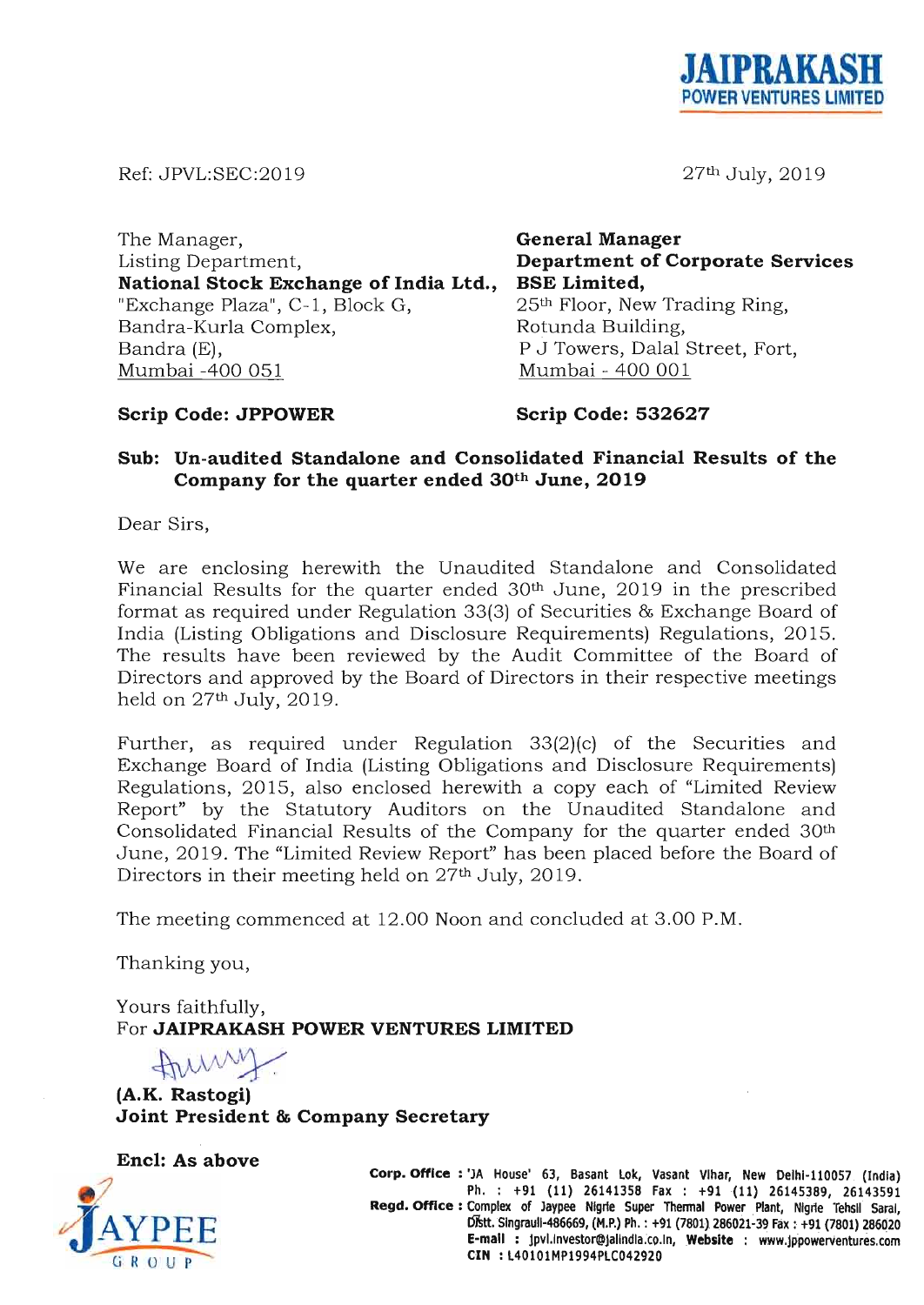# **JAIPRAKASH**

#### **POWER VENTURES l.JMITED**

Regd. Office: Complex of Jaypee Nigrie Super Thermal Power Plant, Nigrie, Tehsil Sarai, District Singrauli - 486669, (Madhya Pradesh)

Corporate Office: 'JA House' 63, Basant Lok, Vasant Vihar, New Delhi -110057 (India)

Website: www.jppowerventures.com Email: jpvl.investor@jalindia.co.in CIN : L40101 MP1994PLC042920

## STATEMENT OF STANDALONE & CONSOLIDATED UNAUDITED FINANCIAL RESULTS FOR THE QUARTER ENDED 30TH JUNE, 2019

|              |                                                                                                                                 |                                       |                          |                          |                          |                          |                            | Rs. in Lakhs except Shares and EPS |           |
|--------------|---------------------------------------------------------------------------------------------------------------------------------|---------------------------------------|--------------------------|--------------------------|--------------------------|--------------------------|----------------------------|------------------------------------|-----------|
|              |                                                                                                                                 | <b>Standalone</b>                     |                          |                          |                          | Consolidated             | <b>Standalone</b>          | Consolidated                       |           |
|              | <b>Particulars</b>                                                                                                              | <b>Quarter Ended</b>                  |                          |                          | Quarter Ended            |                          | <b>Previous Year Ended</b> |                                    |           |
|              |                                                                                                                                 | 30.06.2019                            | 31.03.2019               | 30.06.2018               | 30.06.2019               | 31.03.2019               | 30.06.2018                 | 31.03.2019                         |           |
|              |                                                                                                                                 | Unaudited                             | Audited                  | Unaudited                | <b>Unaudited</b>         | Unaudited                | <b>Unaudited</b>           | <b>Audited</b>                     | Audited   |
|              |                                                                                                                                 |                                       |                          |                          |                          |                          |                            |                                    |           |
|              | Revenue from operations                                                                                                         | 103,201                               | 77,096                   | $* 108,307$              | 107,858                  | 81,005                   | 112,278                    | 373,240                            | 389,162   |
| Ш            | Other income                                                                                                                    | 549                                   | 1,545                    | 706                      | 606                      | 1,842                    | 801                        | 14,169                             | 11,319    |
| Ш            | <b>Total Revenue (I+II)</b>                                                                                                     | 103,750                               | 78,641                   | 109,013                  | 108,464                  | 82,847                   | 113,079                    | 387,409                            | 400,481   |
| <b>IV</b>    | <b>Expenses</b>                                                                                                                 |                                       |                          |                          |                          |                          |                            |                                    |           |
|              | Cost of material and operation expenses                                                                                         | 68,500                                | 62,929                   | 59,607                   | 68,561                   | 62,991                   | 59,665                     | 235,965                            | 236,208   |
|              | Purchases of stock-in-trade                                                                                                     | $\blacksquare$                        |                          |                          | $\overline{\phantom{a}}$ | $\overline{\phantom{a}}$ |                            |                                    |           |
|              |                                                                                                                                 |                                       |                          |                          |                          |                          |                            |                                    |           |
|              | Changes in inventories of finished goods, work-in-progress<br>and stock-in-trade                                                | ×,                                    |                          | 126                      |                          | $\overline{\phantom{a}}$ | 126                        | 184                                | 184       |
|              | Employee benefits expense                                                                                                       | 2,557                                 | 2,579                    | 2,388                    | 2,647                    | 2,700                    | 2,463                      | 10,124                             | 10,492    |
|              | Finance costs                                                                                                                   | 36,708                                | 36,267                   | 37,151                   | 37,712                   | 37,352                   | 38,176                     | 143,258                            | 147,415   |
|              | Depreciation and amortisation                                                                                                   | 11,858                                | 11,628                   | 11,865                   | 13,194                   | 12,964                   | 13,160                     | 47,512                             | 52,807    |
|              | Other expenses                                                                                                                  | 2,079                                 | 2,275                    | 2,498                    | 2,151                    | 2,501                    | 2,525                      | 8,979                              | 9,380     |
|              | <b>Total expenses (IV)</b>                                                                                                      | 121,702                               | 115,678                  | 113,635                  | 124,265                  | 118,508                  | 116,115                    | 446,022                            | 456,486   |
| $\mathsf{V}$ | Profit / (loss) before exceptional items and tax (III-IV)                                                                       | (17, 952)                             | (37, 037)                | (4,622)                  | (15, 801)                | (35, 661)                | (3,036)                    | (58, 613)                          | (56,005)  |
| VI           | Exceptional items [refer note no. 8(a)                                                                                          |                                       |                          | 5,268                    |                          |                          | 5,268                      | 5,268                              | 5,268     |
| VII          | Profit / (loss) before tax (V+VI)                                                                                               | $\overline{\phantom{a}}$<br>(17, 952) | (37, 037)                | 646                      | (15, 801)                | (35, 661)                | 2,232                      | (53, 345)                          | (50, 737) |
|              |                                                                                                                                 |                                       |                          |                          |                          |                          |                            |                                    |           |
| VIII         | Tax expense                                                                                                                     |                                       |                          |                          |                          |                          |                            |                                    |           |
|              | (1) Current tax                                                                                                                 | $\blacksquare$                        | $\overline{\phantom{a}}$ |                          | 483                      | 371                      | 342                        |                                    | 1,408     |
|              | (2) MAT credit entitlement                                                                                                      |                                       |                          |                          | (463)                    | (333)                    | (317)                      |                                    | (1, 278)  |
|              | (3) Income tax of earlier years                                                                                                 | $\blacksquare$                        | $\bullet$                |                          | $\overline{\phantom{0}}$ | 396                      |                            | 27                                 | 423       |
|              | (4) Reversal of MAT credit entitlement of earlier years                                                                         |                                       |                          |                          |                          |                          |                            | 4,072                              | 4,072     |
|              | (5) Deferred tax                                                                                                                | (6, 269)                              | (12,610)                 | 232                      | (6, 269)                 | (12,610)                 | 232                        | (19, 656)                          | (19, 656) |
| IX           | Profit / (Loss) for the period (VII-VIII)                                                                                       | (11,683)                              | (24, 427)                | 414                      | (9, 552)                 | (23, 485)                | 1,975                      | (37, 788)                          | (35, 706) |
| X            | Other Comprehensive Income                                                                                                      |                                       |                          |                          |                          |                          |                            |                                    |           |
|              | $\overline{A}$ (i) Items that will not be reclassified to profit or loss                                                        | 5                                     | 24                       | (2)                      | 5                        | 25                       | (2)                        | 18                                 | 19        |
|              | (ii) Income tax relating to items that will not be reclassified<br>to profit or loss                                            | (2)                                   | (8)                      | 1                        | (2)                      | (9)                      |                            | (6)                                | (7)       |
|              | B (i) Items that will be reclassified to profit or loss                                                                         | $\blacksquare$                        |                          | $\overline{\phantom{a}}$ |                          |                          | ×.                         |                                    |           |
|              | (ii) Income tax relating to items that will be reclassified to                                                                  |                                       |                          |                          |                          |                          |                            |                                    |           |
|              | profit or loss                                                                                                                  | $\blacksquare$                        |                          |                          |                          |                          |                            |                                    |           |
|              | Other comprehensive income for the period (X)                                                                                   | 3                                     | 16                       | (1)                      | 3                        | 16                       | (1)                        | 12                                 | 12        |
| XI.          | Total comprehensive income for the period (IX+X)<br>(Comprising Profit (Loss) and Other comprehensive<br>income for the period) | (11,680)                              | (24, 411)                | 413                      | (9, 549)                 | (23, 469)                | 1,974                      | (37, 776)                          | (35, 694) |
|              | Profit / (loss) for the year attributable to:                                                                                   |                                       |                          |                          |                          |                          |                            |                                    |           |
|              | Owners of the parent                                                                                                            |                                       |                          |                          | (10, 128)                | (23, 883)                | 1,567                      | $\sim$                             | (37, 344) |
|              | Non-controlling interest                                                                                                        |                                       |                          |                          | 576                      | 398                      | 408                        |                                    | 1,638     |
|              |                                                                                                                                 |                                       |                          |                          | (9, 552)                 | (23, 485)                | 1,975                      |                                    | (35, 706) |
|              | Other Comprehensive Income attributable to:                                                                                     |                                       |                          |                          |                          |                          |                            |                                    |           |
|              | Owners of the parent                                                                                                            |                                       |                          |                          | 3                        | 15                       | (1)                        |                                    | 11        |
|              | Non-controlling interest                                                                                                        |                                       |                          |                          |                          |                          |                            |                                    |           |
|              |                                                                                                                                 |                                       |                          |                          | 3                        | 16                       | (1)                        |                                    | 12        |
|              | Total Comprehensive income attributable to:                                                                                     |                                       |                          |                          |                          |                          |                            |                                    |           |
|              | Owners of the parent                                                                                                            |                                       |                          |                          | (10, 125)                | (23, 868)                | 1,566                      |                                    | (37, 333) |
|              | Non-controlling interest                                                                                                        |                                       |                          |                          | 576                      | 399<br>(23, 469)         | 408<br>1,974               |                                    | 1,639     |
|              |                                                                                                                                 |                                       |                          |                          | (9, 549)                 |                          |                            |                                    | (35, 694) |
| ХII          | Other equity                                                                                                                    | $\overline{\phantom{a}}$              | a,                       |                          |                          | $\overline{\phantom{a}}$ |                            | 299.170                            | 138,833   |
| XIII         | Equity Share Capital (Face value of Rs. 10/- per share)                                                                         | 599,600                               | 599,600                  | 599,600                  | 599,600                  | 599,600                  | 599,600                    | 599,600                            | 599,600   |
|              |                                                                                                                                 |                                       |                          |                          |                          |                          |                            |                                    |           |
| XIV.         | Earnings Per Share (Rs.)                                                                                                        |                                       |                          |                          |                          |                          |                            |                                    |           |
|              | a) Basic EPS                                                                                                                    | (0.19)                                | (0.41)                   | 0.0069                   | (0.16)                   | (0.39)                   | 0.0300                     | (0.63)                             | (0.62)    |
|              | b) Diluted EPS ##                                                                                                               | (0.19)                                | (0.41)                   | 0.0068                   | (0.16)                   | (0.39)                   | 0.0259                     | (0.63)                             | (0.62)    |

## Being anti dilutive



 $\mathbf{r}$ ye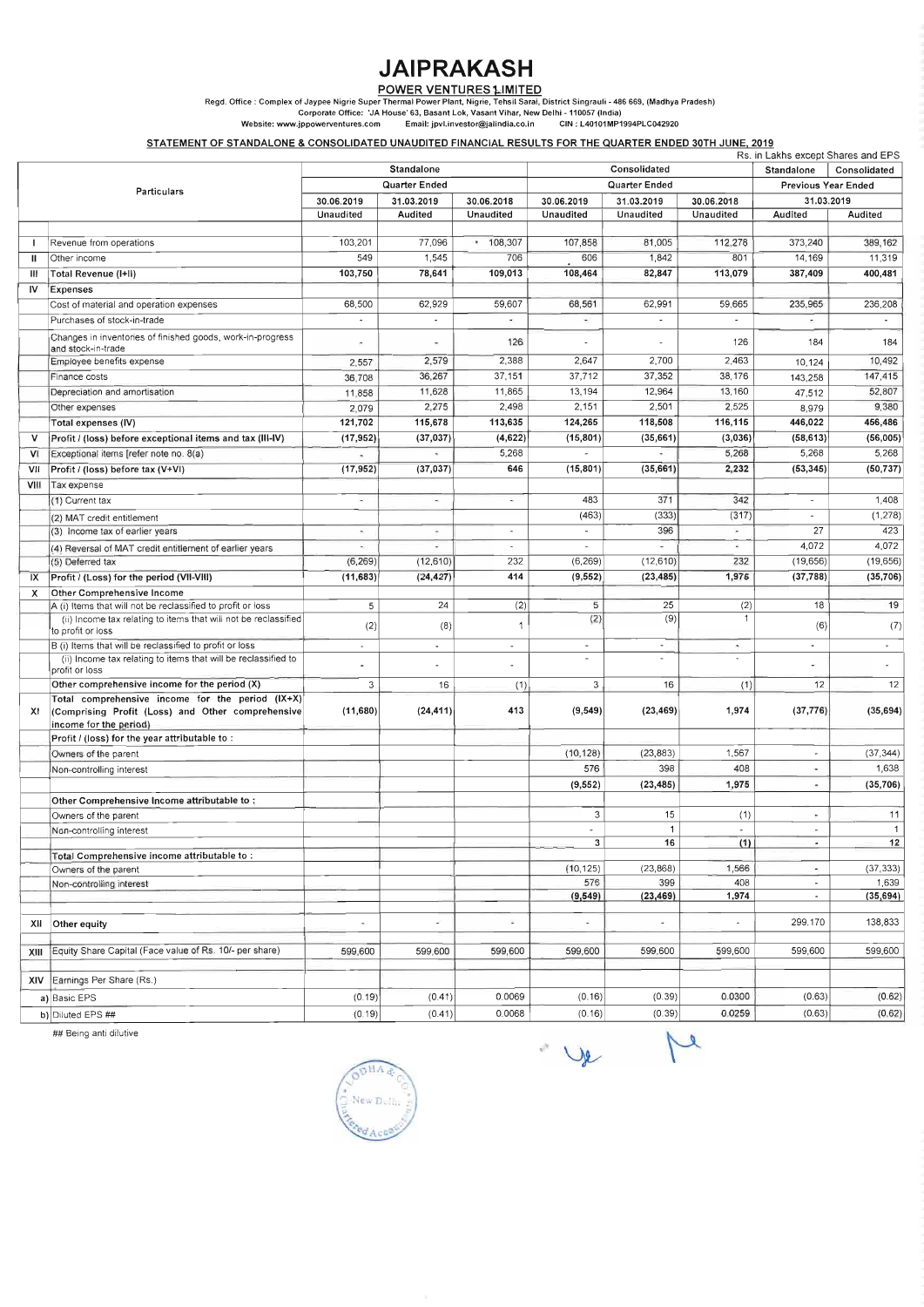## **STANDALONE & CONSOLIDATED UNAUDITED SEGMENT-WISE REVENUE, RESULTS AND CAPITAL EMPLOYED FOR THE QUARTER ENDED 30TH JUNE, 2019**

(Rs. in Lakhs)

|                    |                                                                              | <b>Standalone</b>        |                             |                  | <b>Consolidated</b>  |                                  |              | <b>Standalone</b>        | Consolidated   |  |
|--------------------|------------------------------------------------------------------------------|--------------------------|-----------------------------|------------------|----------------------|----------------------------------|--------------|--------------------------|----------------|--|
| <b>Particulars</b> |                                                                              | <b>Quarter Ended</b>     |                             |                  | <b>Quarter Ended</b> |                                  |              | <b>Year Ended</b>        |                |  |
|                    |                                                                              | 30.06.2019               | 31.03.2019                  | 30.06.2018       |                      | 30.06.2019 31.03.2019 30.06.2018 |              | 31.03.2019               | 31.03.2019     |  |
|                    |                                                                              | <b>Unaudited</b>         | <b>Audited</b>              | <b>Unaudited</b> | Unaudited            | Unaudited   Unaudited            |              | <b>Audited</b>           | <b>Audited</b> |  |
| 1                  | <b>Segment Revenue</b>                                                       |                          |                             |                  |                      |                                  |              |                          |                |  |
|                    | i) Power                                                                     | 103,201                  | 77,179                      | 107,478          | 107,858              | 81,088                           | 111,449      | 372,306                  | 386,990        |  |
|                    | ii) Coal                                                                     | 10,395                   | 1,164                       | 14,944           | 10,395               | 1,164                            | 14,944       | 30,120                   | 30,120         |  |
|                    | iii) Other                                                                   | 10                       | 360                         | ,1,378           | 10                   | 360                              | 1,378        | 2,810                    | 4,048          |  |
|                    | <b>Total</b>                                                                 | 113,606                  | 78,703                      | 123,800          | 118,263              | 82,612                           | 127,771      | 405,236                  | 421,158        |  |
|                    | Less : Inter segment eliminations                                            | 10,405                   | 1,607                       | 15,493           | 10,405               | 1,607                            | 15,493       | 31,996                   | 31,996         |  |
|                    | Add: Other income                                                            | 549                      | 1,545                       | 706              | 606                  | 1,842                            | 801          | 14,169                   | 11,319         |  |
|                    | Total sales / income from operations                                         | 103,750                  | 78,641                      | 109,013          | 108,464              | 82,847                           | 113,079      | 387,409                  | 400,481        |  |
| 2 <sup>1</sup>     | <b>Segment Results</b>                                                       |                          |                             |                  |                      |                                  |              |                          |                |  |
|                    | Profit / (loss) from operations before                                       |                          |                             |                  |                      |                                  |              |                          |                |  |
|                    | finance charges, depreciation and<br>amortisation, exceptional items and tax |                          |                             |                  |                      |                                  |              |                          |                |  |
|                    | i) Power                                                                     | 29,579                   | 9,644                       | 43,653           | 34,070               | 13,441                           | 47,559       | 124,843                  | 136,903        |  |
|                    | ii) Coal                                                                     | 1,169                    | 1,265                       | 1,169            | 1,169                | 1,265                            | 1,169        | 4,803                    | 4,803          |  |
|                    | iii) Other                                                                   | (134)                    | (51)                        | (428)            | (134)                | (51)                             | (428)        | 2,511                    | 2,511          |  |
|                    | Total                                                                        | 30,614                   | 10,858                      | 44,394           | 35,105               | 14,655                           | 48,300       | 132,157                  | 144,217        |  |
|                    |                                                                              |                          |                             |                  |                      |                                  |              |                          |                |  |
|                    | Less :                                                                       |                          |                             |                  |                      |                                  |              |                          |                |  |
|                    | [a] Interest expenses                                                        | 36,708                   | 36,267                      | 37,151           | 37,712               | 37,352                           | 38,176       | 143,258                  | 147,415        |  |
|                    | [b] Depreciation and amortisation                                            | 11,858                   | 11,628                      | 11,865           | 13,194               | 12,964                           | 13,160       | 47,512                   | 52,807         |  |
|                    | Total                                                                        | 48,566                   | 47,895                      | 49,016           | 50,906               | 50,316                           | 51,336       | 190,770                  | 200,222        |  |
|                    |                                                                              |                          |                             |                  |                      |                                  |              |                          |                |  |
|                    | Profit / (loss) from operations before<br>exceptional items and tax          | (17, 952)                | (37,037)                    | (4,622)          | (15, 801)            | (35,661)                         | (3,036)      | (58, 613)                | (56,005)       |  |
|                    |                                                                              |                          |                             |                  |                      |                                  |              |                          |                |  |
|                    | <b>Exceptional items</b>                                                     | $\overline{\phantom{a}}$ |                             | 5,268            | $\sim$               |                                  | 5,268        | 5,268                    | 5,268          |  |
|                    | Profit / (loss) from operations before tax                                   | (17, 952)                | (37,037)                    | 646              | (15, 801)            | (35,661)                         | 2,232        | (53, 345)                | (50, 737)      |  |
|                    | Income tax (net)                                                             | (6, 269)                 | (12,610)<br>16 <sup>°</sup> | 232              | (6, 249)<br>3        | (12, 176)<br>16                  | 257          | (15, 557)<br>12          | (15,031)<br>12 |  |
|                    | Other comprehensive income<br>Profit / (loss) from operations after tax      | 3<br>(11,680)            | (24, 411)                   | (1)<br>413       | (9, 549)             | (23, 469)                        | (1)<br>1,974 | (37, 776)                | (35, 694)      |  |
|                    |                                                                              |                          |                             |                  |                      |                                  |              |                          |                |  |
|                    | Minority interest                                                            | $\overline{\phantom{a}}$ | $\blacksquare$              | $\blacksquare$   | 576                  | 399                              | 408          | $\overline{\phantom{a}}$ | 1,639          |  |
|                    | Profit / (loss) from operations after tax<br>and Minority Interest           | (11,680)                 | (24, 411)                   | 413              | (10, 125)            | (23, 868)                        | 1,566        | (37, 776)                | (37, 333)      |  |
|                    |                                                                              |                          |                             |                  |                      |                                  |              |                          |                |  |
| $\mathbf{3}$       | <b>Capital Employed</b>                                                      |                          |                             |                  |                      |                                  |              |                          |                |  |
| $\mathbf{a}$       | <b>Segment Assets</b>                                                        | 1,591,116                | 1,583,546                   | 1,592,436        | 2,921,652            | 2,913,719                        | 2,925,789    | 1,583,546                | 2,913,719      |  |
|                    | i) Power<br>ii) Coal                                                         | 40,453                   | 41,067                      | 45,185           | 40,453               | 41,067                           | 45,185       | 41,067                   | 41,067         |  |
|                    | iii) Other                                                                   | 778,684                  | 772,244                     | 758,108          | 778,684              | 772,244                          | 758,108      | 772,244                  | 772,244        |  |
|                    | <b>Total</b>                                                                 | 2,410,253                | 2,396,857                   | 2,395,729        | 3,740,789            | 3,727,031                        | 3,729,082    | 2,396,857                | 3,727,031      |  |
|                    | <b>Segment Liabilities</b>                                                   |                          |                             |                  |                      |                                  |              |                          |                |  |
| $\mathbf b$        | Power                                                                        | 427,102                  | 405,524                     | 339,566          | 750,305              | 728,381                          | 658,088      | 405,524                  | 728,381        |  |
|                    | lii) Coal                                                                    | 15,487                   | 10,073                      | 19,284           | 15,487               | 10,073                           | 19,284       | 10,073                   | 10,073         |  |
|                    | iii) Other                                                                   | 106,046                  | 102,198                     | 102,170          | 106,043              | 102,198                          | 102,170      | 102,198                  | 102,198        |  |
|                    | <b>Total Liabilities</b>                                                     | 548,635                  | 517,795                     | 461,020          | 871,835              | 840,652                          | 779,542      | 517,795                  | 840,652        |  |
|                    |                                                                              |                          |                             |                  |                      |                                  |              |                          |                |  |

| Capital<br>Employed | 1.861,618 | 1,879,062 | 1,934,709 | 2.868.954 | 2,886,378 | 2,949,540 | .,879,062 | 2,886,378 |
|---------------------|-----------|-----------|-----------|-----------|-----------|-----------|-----------|-----------|

 $\epsilon^{\rm R}$ 

 $V_2$  M

\* Note :- Capital employed = Equity + long term borrowings including current maturities of long term borrowings

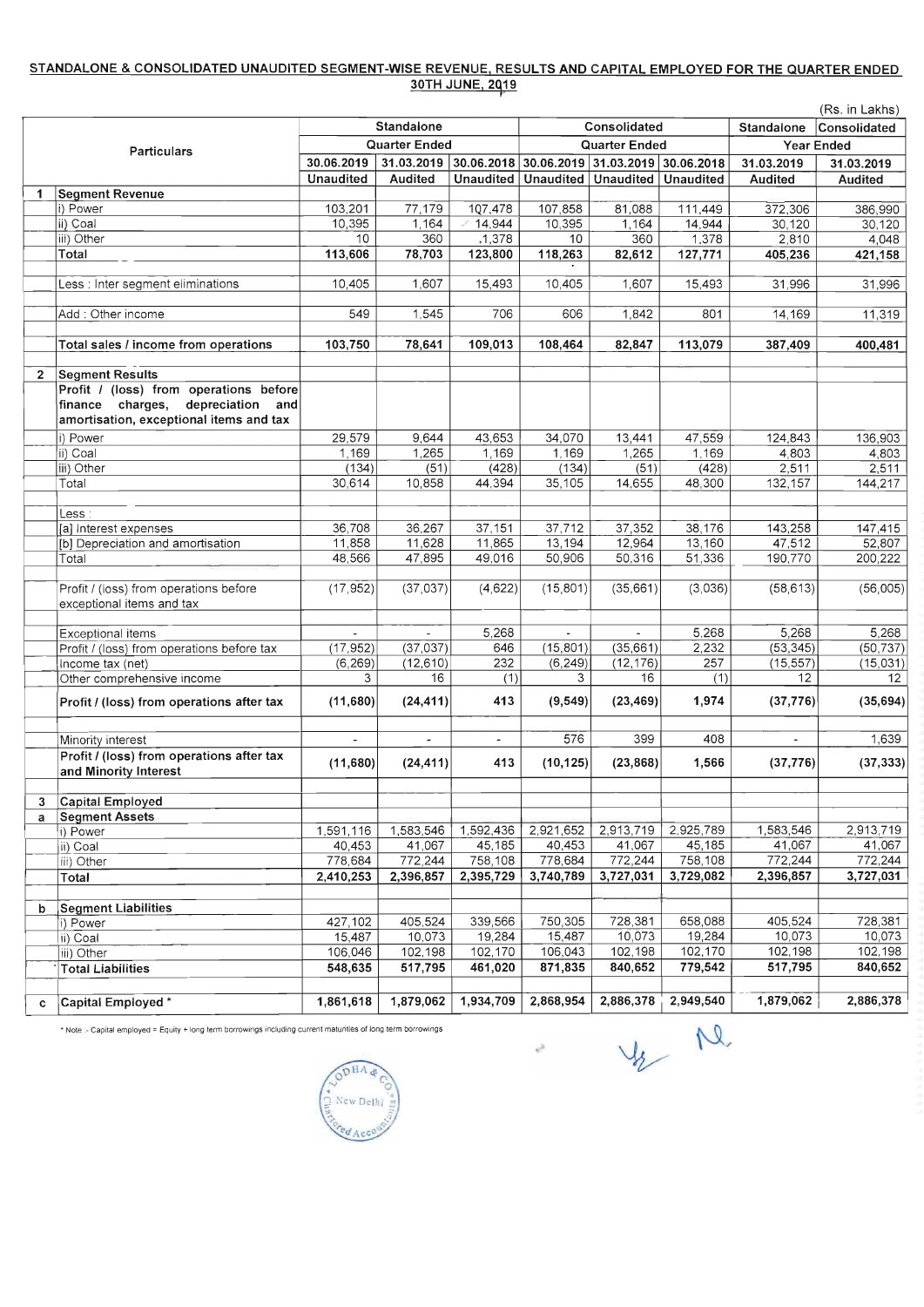## **Notes:**

- 1 The above financial results have been prepared in accordance with Indian Accounting Standards (Ind AS) notified under Section 133 of the Companies Act, 2013, read with the Companies (Indian Accounting Standards) Rules, 2015, as amended from time to time.
- 2 In respect of Hydro Power Plant, the water availability in the first half of the financial year is normally higher as compared to the second half of financial year. As such, the power generation in the first two quarters (based on past experience/ data) lies between 70-75% of the annual power generation, while balance 25-30% is generated in third and fourth quarter.
- 3 (a) The operations of Thermal Power Projects have been impacted on account of (i)Jaypee Bina Thermal Power Plant (JBTPP) has been affected due to scheduling of power only for few hours in a day by SLDC requiring the Company to sell balance power on exchange at market driven tariff,(ii) non availability of long term PPAs and unremunerative merchant rates for Jaypee Nigrie Super Thermal Power Plant (JNSTPP).

4 (a) The Company had submitted a debt resolution/ restructuring plan to its lenders. Since then all the participatory lenders have approved the resolution plan and signed the Framework Agreement (FA) on 18th April 2019. As envisaged in resolution plan, Company is in process of issuing 0.01% Compulsory Convertible Preference Shares (CCPSs) (to be converted as per prevailing guidelines) in respect of part of the debt to the lenders.The Board of Directors and Shareholders have already approved for conversion of loans upto of Rs. 4,00,000 lakhs (approx) in to CCPSs in line with the proposed resolution plan.Accordingly financial statements are prepared on going concern basis.Pursuant to the prevailing guidelines as per RBI circular dated the 12th Feburary,2018, ICICI Bank Ltd. had filed an application with National Company Law Tribunal (NCLT), Ahmedabad. The next date of hearing is 18.09.2019. Further one of the lenders has referred the recovery proceedings in Debt Recovery Tribunal-III, New Delhi. Also some of the lenders have advised company to pay back their entire dues alternatively they will be constrained to take legal action including under the provisions of SARFAESI Act, the Company has suitably responded to the same and as per discussion on implementation on resolution plan, concerned lenders are in process to withdraw the legal notices and not pursue the legal matters.Accordingly, current and non-current classification of borrowings in the financiasl statements for the year ended 31st March 2019 has been done without considering payback notices from 4 lenders of amounting to Rs. 178,030 lakhs. The<br>borrowings will further undergo a change on issuance of CCPSs to the lenders.



(b) Company has accounted for revenue for the quarter ended 30th June, 2019 on the basis of Multi Year Tariff (MYT) for the period 2016-19 for JBTPP and JNSTPP which are subject to true up / final assessment.

(c) Revenue in respect of Vishnuprayag HEP for the quarter ended 30th June,2019 has been accounted for based on provisional tariff subject to true up/final tariff order.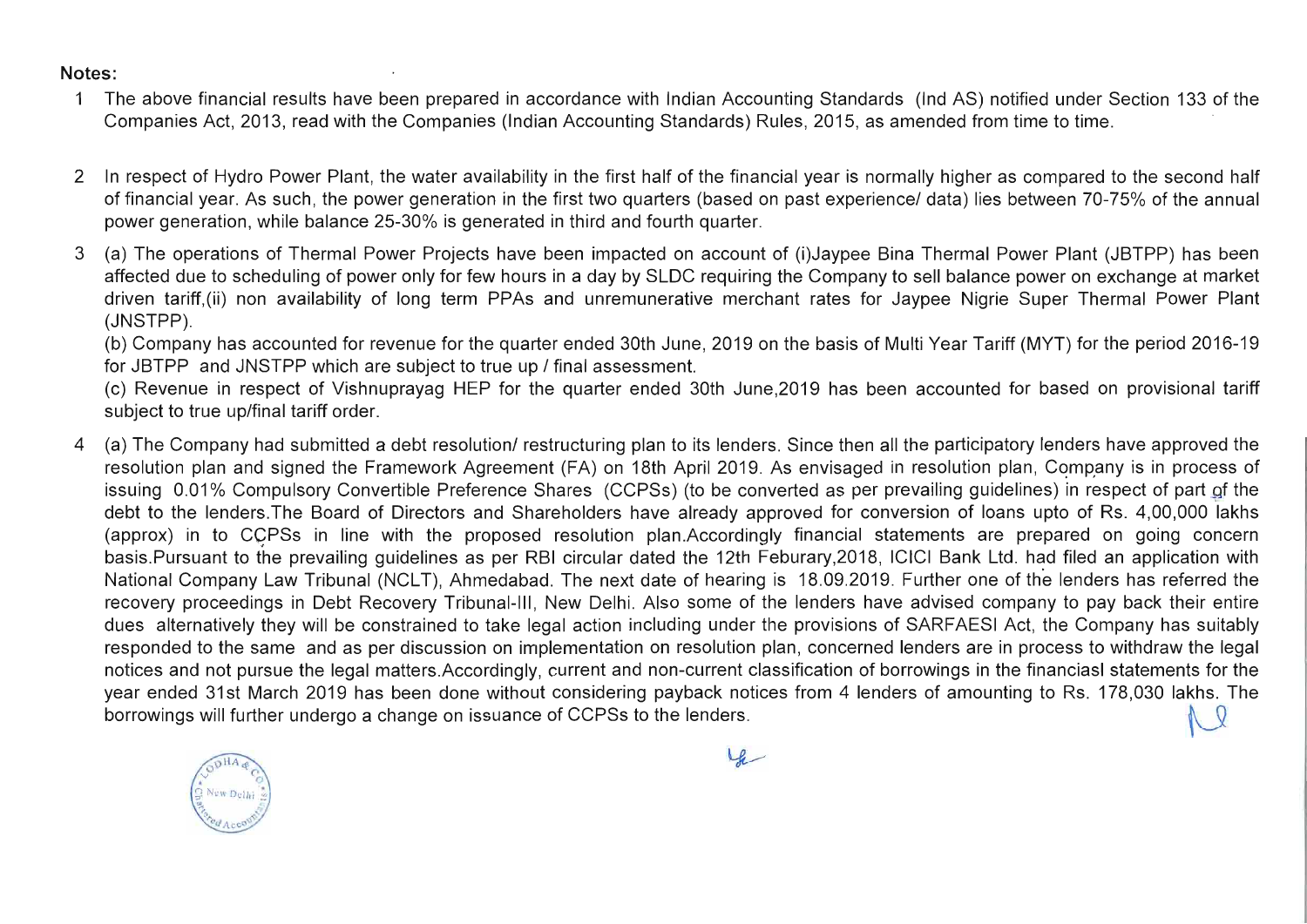(b) Company is paying Interest on sustainable debt @9.50% p.a. w.e.f 31st July, 2018 to the lenders in line with the provisions of frame work agreement on Sustainable Debt. However pending implementation of Resolution Plan, interest has been provided /accounted for as per applicable interest rate (excluding penal interest) on entire outstanding debt without considering Resolution Plan. Final adjustment, if any (including write back of differential interest amount i.e difference between applicable interest rates and  $@$  9.50% p.a. on debt and difference between interest on total debt and sustainable debt) will be accounted for on final settlement/payment.

5 (a) The Company has made investment of Rs.2,92,800 lakhs (Including investment and loan component of compound financial instrument-Optionally Convertible Preference Shares and deferred tax asset) (26,192 lakhs equity shares of Rs. 10/- each fully paid and 2,700 Lakhs Optionally Convertible Preference Shares of Rs.10/- each fully paid) in Prayagraj Power Generation Co. Ltd. (PPGCL) (erstwhile Subsidiary of Company). The entire shares were pledged with Security Trustees, SBI Cap Trustee Company Ltd., as collateral security for the financial assistance granted by lenders to PPGCL. Security Trustee for lender(s) of PPGCL has invoked the entire pledged shares of PPGCL on 18th December, 2017 held by the Company due to default in payment of interest to banks/ financial institutions because of unsatisfactory operations mainly due to paucity of working capital limits etc. Consequent upon invocation of entire pledged shares, PPGCL ceased to be subsidiary of the Company w.e.f 18th December, 2017 and profit/(loss) post this date are not being recorded in consolidated financial statements.

Pursuant to invocations of pledged shares the Lead Bank (SBI) of PPGCL had invited the bids for sale of shares and issued letter of intent to Resurgent Power Ventures Pte Ltd. (Resurgent Power) being the highest bidder for acquisition of stake in PPGCL. A share purchase agreement (SPA)dated 13.11.2018 has been executed between Lenders, purchaser, investor, PPGCL and Security ·Trustees for transfer of stake in PPGCL. SBI had also filed an insolvency application for PPGCL before NCLT Allahabad. In terms of SPA,State Bank of lndia approached UPPCL/UPERC for its approval for transfer of shares /change in Management. UPERC vide its Order dated 29th March, 2019 approved the change in Management subject to certain conditions. Resurgent Power has filed a Petition against the said Order, for which decision is awaited. Pending disposal/ transfer of shares by the lenders as stated above, no provision has been considered necessary in these financial statements by the management.Keeping in view the above,the entire amount of investment in PPGCL of Rs.2,89,590 Lakhs (Including Investment and loan component of compound financial instrument- Optionally Convertible Preference Shares excluding deferred tax asset) is shown as Current Investments and Current Financial Assets-Loans.Also in these consolidated financial statements no impact has been carried out of (i) and (ii) mentioned below and same been carried over in current year (including investment in standalone of Rs. 292,800 lakhs) from the earlier year's financial statements and same will be given effect on transfer of shares by the lenders/settlement of account of the Company:

(I) Property ,plant and equipment (including CWIP) Rs.14,99,060 Lakhs, financial assets-non current Rs. Rs. 845 Lakhs, other non current assets Rs. 3,650 Lakhs, financial assets-current Rs.72,059 Lakhs & other current assets Rs.23,697 Lakhs; (ii) Financial liabilities-non current Rs.10,95,636 Lakhs, other non current liabilities Rs. 13,560 Lakhs, financial liabilites-current Rs. 330,011 Lakhs & other current liabilities Rs. 158 Lakhs.



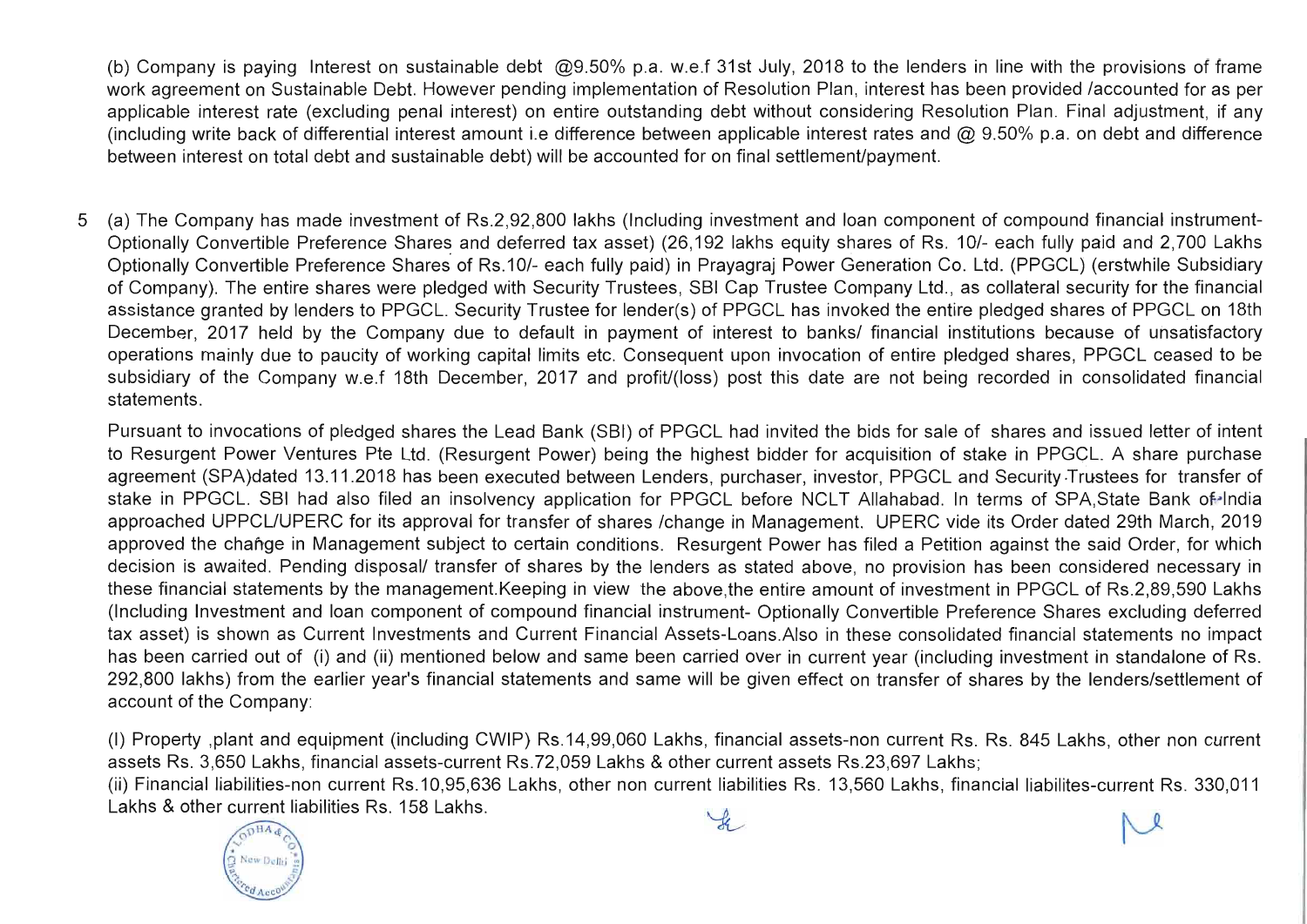· (b) The Company has given the corporate guarantees for loans granted by the lenders to Jaiprakash Associates Limited (JAL) (the party to whom the company is an associate) and to PPGCL (erstwhile subsidiary of Company) and the loan outstanding amounting to Rs 70,333 lakhs (previous year Rs.70,333 lakhs) and Rs. 1,10,000 lakhs (previous year Rs. 1,10,000 lakhs) respectively for which fair valuation has not been done as per the applicable Ind-AS as of 30th June, 2019. However, in the opinion of the Management there will be no material impact on the fair valuation of the above mentioned guarantees on the financial result/ statement of affairs.

(b)ln view of the on going discussions with one of the unsecured lender [read withn note no.4] for settlement, interest amounting to Rs.11 ,797 lakhs has not been provided on unsecured loan (including Rs. 2,249 lakhs for the quarter ended 30th June,2019).





- 6 No provision for diminution in value against certain long term investments of amounting to Rs. 2,77,499 lakhs other than 5 (a) (previous year Rs. 277,499 lakhs) (book value - in subsidiaries and other) ("Including investment in trust which in turn holding investment in the Company of Rs.1,98,594 lakhs" previous year 198,594 lakhs) above has been made by the management as in the opinion of the management such diminution is temporary in nature considering the intrinsic value of the assets, future prospects and claims and has concluded that no provision against diminution is necessary at this stage.
- 7 Sangam Power Generation Company Limited (SPGCL) was acquired by JPVL (the Company) from Uttar Pradesh Power Corporation Ltd (UPPCL) in earlier years for implementation of 1320 MW Power Project (Karchana STPP) at Tahsil Karchana, Distt. Allahabad, Uttar Pradesh. The Company has made investment of Rs.55,207 lakhs (5,520 lakhs equity shares of Rs. 10/- each fully paid) in SPGCL. Expenditure incurred during the construction and incidental to setting up of the project, capital advances and other financial assets by SPGCL, a subsidiary of the Company have been carried forward as 'Capital Work in progress' since 10ng.The Net Worth of SPGCL has been eroded significantly as on 30th June 2019. In view of abnormal delay in handling over the physical possession of land by UPPCL,SPGCL has written to UPPCL and all procurers that the Power Purchase Agreement is rendered void and cannot be enforced. As advised, draft of Share Purchase Agreement (SPA) was sent to UPPCL/ UPRVUNL for their approval but there was abnormal delay in resolving the matter by UPPCL, therefore SPGCL has withdrawn all its undertakings given to UPPCL and filed a petition before Hon'ble UPERC for release of performance bank guarantee and also for payment of claim lodged of Rs 1,15,722 lakh. UPERC vide its Order dated 28.06.2019 has allowed the claim of SPGCL for Rs.25,137 Lakhs along with interest @ 9% p.a. on Rs.14,925 Lakhs for the period from 11.04.2014 to 31.03.2019 and also directed UPPCL to immediately release Performance Bank Guarantee (Rs. 99 crore) to SPGCL and SPGCL to transfer the entire land to UPPCL.UPPCL has since appealed against the said order in APTEL and is listed for admission on 30.07.2019. Pending these, no provision has been considered necessary by the management at this stage.
- 8 (a) Interest amounting to Rs.16,069 lakhs (including Rs.1,239 lakhs for the quarter ended 30th June, 2019) has not been provided on outstanding Foreign Currency Convertible Bonds (FCCBs). The reversal of the interest of Rs. 5268 lakhs charged in earlier years had been treated as Exceptional item during quarter ended 30th June 2018 of the previous year.The above is in view of the ongoing discussions with the Bondholders for settlement/conversion of the outstanding FCCBs into equity and waiver of interest [read with note no.4]. On conclusion of the negotiations, interest, if any, payable would be treated as expenses in the subsequent period.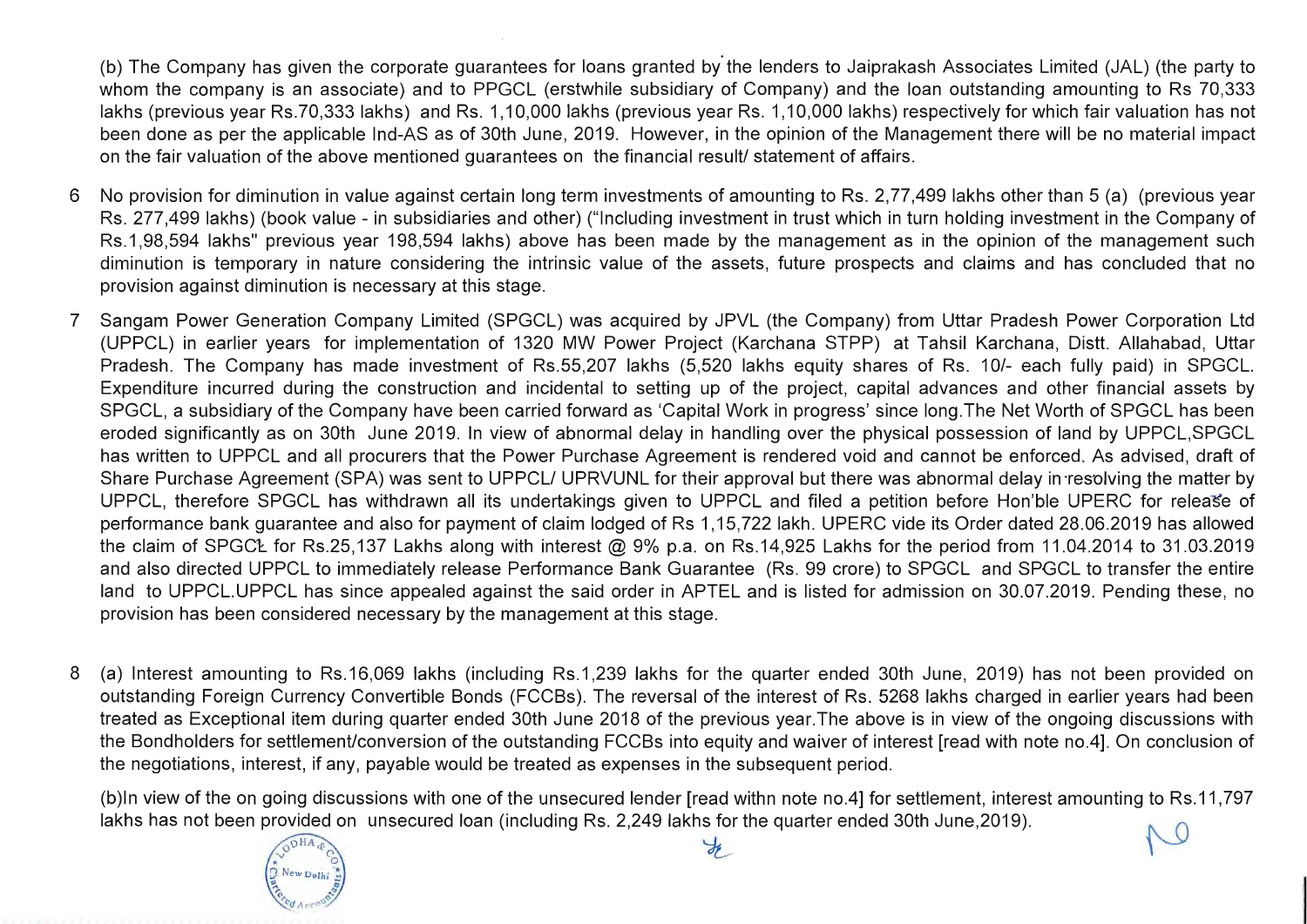(c) Penal interest of Rs.13,232 lakhs (including Rs.2,655 lakhs for quarter ended 30th June, 2019) has not been provided on certain loans in these financial results as majority of the lenders / banks did not confirm balances / charge penal interest in view of the facility granted to the Company by them has been classified as NPA [read with note no.4].The above amount will be accounted for subject to payment/settlement, if any in the relevant subsequent period.

- 9 Effective 1st April, 2019, the Company adopted Ind AS 116 "Leases" and applied the same to the lease contracts existing on 1st April, 2019 using the modified retrospective approach, recognizing right-of-use asset and adjusted lease liability. Accordingly, comparatives for the year ended 31st March, 2019 and other periods disclosed have not been retrospectively adjusted. The effect of the adoption is not significant to the loss for the period and earning per share.
- 10 In accordance with the requirements of Regulation 33 of the SEBI (Listing Obligations and Disclosure Requirements) Regulation, 2015, the Statutory Auditors have carried out a limited review of the consolidated financial results for the quarter ended 30th June, 2019. The Consolidated results for quarter ended 30th June, 2018 and 31st March, 2019 are considered as certified by the management of respective companies and Parent's Board of Directors have approved;and have not been subjected to review by auditors.
- 11 The standalone figures of the last quarter of the year 2018-19 is the balancing figure as reported in these Standalone Results being the audited figures of the year ended 31st March, 2019 and the published year to date figures upto 31st December, 2018.
- 12 As per IND -as 108 Operating segment, segment information has been provided on consolidated financial results basis.
- 13 Previous period figures have been re-grouped/re-classified wherever necessary, to confirm to current quarter's classification.
- 14 The above audited financial results for the quarter ended 30th June, 2019 have been reviewed by Audit Committee and then approved by the Board of Directors at their respective meetings held on the 27th July, 2019.

**For and on behalf of the Board** 

**MANOJ GAUR CHAIRMAN DIN 00008480**   $\mathcal{L}_4$ 

**PLACE New Delhi DATE 27th July,2019** 

 $-$ 

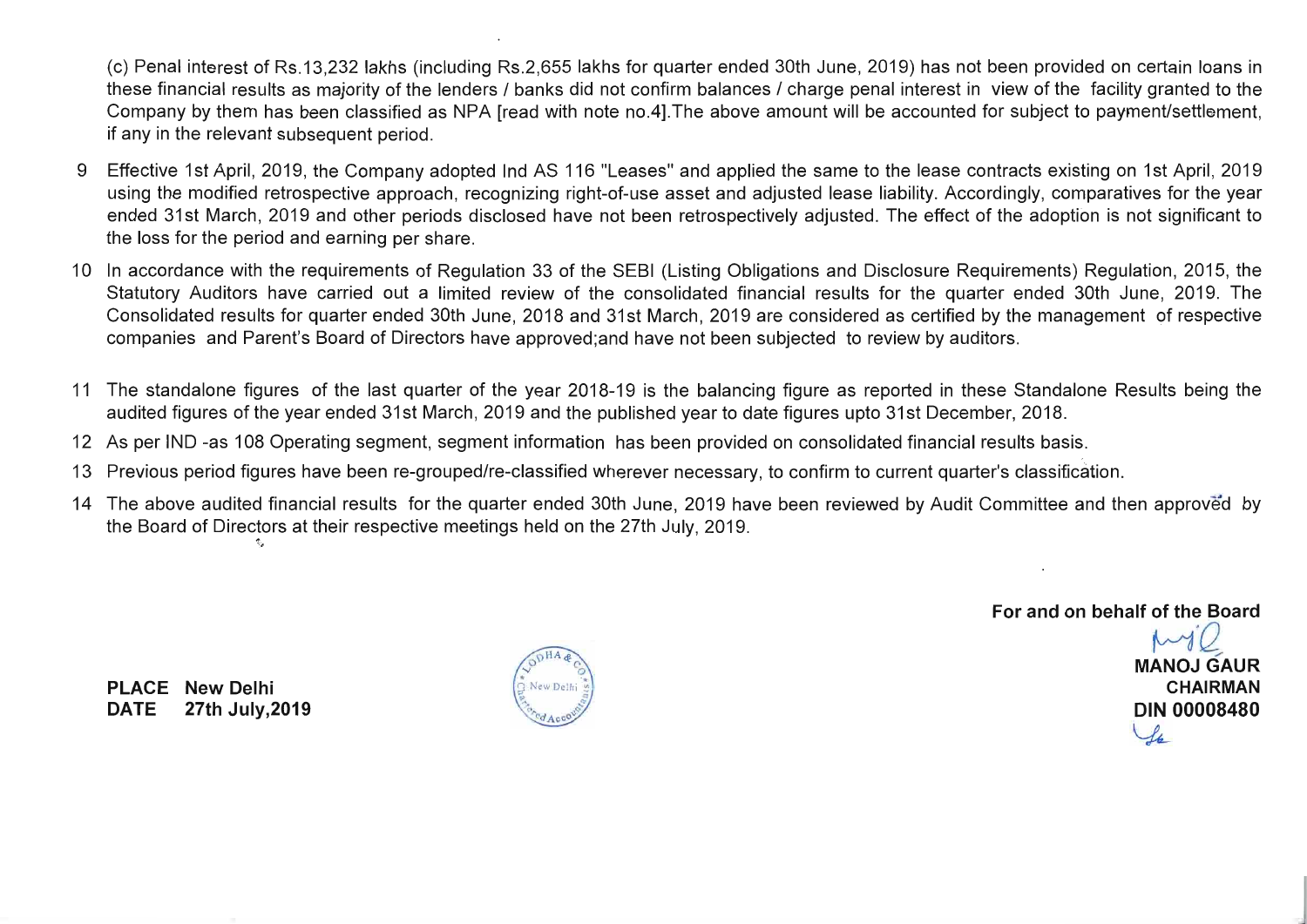

Independent Auditor's Report on Unaudited Quarterly Standalone Financial Results of Jaiprakash Power Ventures Limited pursuant to the Regulation 33 of the SEBI (Listing Obligations and Disclosure Requirements) Regulations, 2015

#### To The Board of Directors of Jaiprakash Power Ventures Limited

1. We have reviewed the accompanying statement of unaudited standalone financial results of JAIPRAKASH POWER VENTURES LIMITED ('the Company') for the quarter ended 30<sup>th</sup> June 2019 ("the Statement"), being submitted by the Company pursuant to the requirements of Regulation33 of the SEBI (Listing Obligations and Disclosure Requirements), 2015, as amended.

This Statement, which is the responsibility of the Company's Management and has been approved by the Board of Directors of the Company in their meeting held on 27th July 2019. Our responsibility is to issue a report on the Statement based on our review.

2. We conducted our review in accordance with the Standard on Review Engagement (SRE 2410) "Review of Interim Financial Information Performed by the Independent Auditor of the Entity" , issued by the Institute of The Chartered Accountants of India. This standard requires that we plan and perform the review to obtain moderate assurance about whether the financial results are free from material misstatement(s). A review is limited primarily to enquiries of the Company personnel and analytical procedures applied to the financial data and thus provide less assurance than an audit. We have not performed an audit and accordingly, we do not express an audit opinion.

#### 3. Basis of Qualified conclusion Attention is drawn to:

- (a) Note no 53 (b) of audited standalone financial statements for the year ended 31st March, 2019 regarding invocation of the pledged shares of Prayagraj Power Generation Company Limited (PPGCL), erstwhile subsidiary of the Company, pledged by the Company in favour of the lenders of PPGCL, amounting to Rs. 292,800 lacs (previous year Rs. 292,800 lacs) (Including deferred tax asset and Investment and loan components of compound financial instrument - Optionally Convertible Preference Shares). Consequent upon invocation of entire pledged sbares, PPGCL ceased to be subsidiary of the Company w.e.f 18th December, 2017. Pending disposal/ transfer of shares by the Lenders in favour of the interested party due to pending certain approvals, no provision at this stage has been made in these financial results by the management, as impact in the opinion of the management, is currently unascertainable (Footnote no. 5 (a) of accompanying financial results).
- (b) As stated in note no. 44 ( e) of audited standalone financial statements for the year ended 31st March, 2019, the Company has given/provided corporate guarantees for loans granted by the lenders to Jaiprakash Associates Limited (JAL) (the party to whom the company is an associate) and to PPGCL (erstwhile subsidiary of Company) of amounting to Rs. 70,333 lacs (previous year Rs. 70,333 lacs) and Rs. 110,000 lacs (previous year Rs. Rs. 110,000 lacs) respectively for which fair valuation has not been done as per the applicable IND-AS as of 30 June 2019 and also no provision against these guarantees been made in these financial results. In the absence of fair valuation of the stated corporate guarantees, we are not able to ascertain the impact of the same on the financial results (Footnote no. 5 (b) of accompanying financial results).

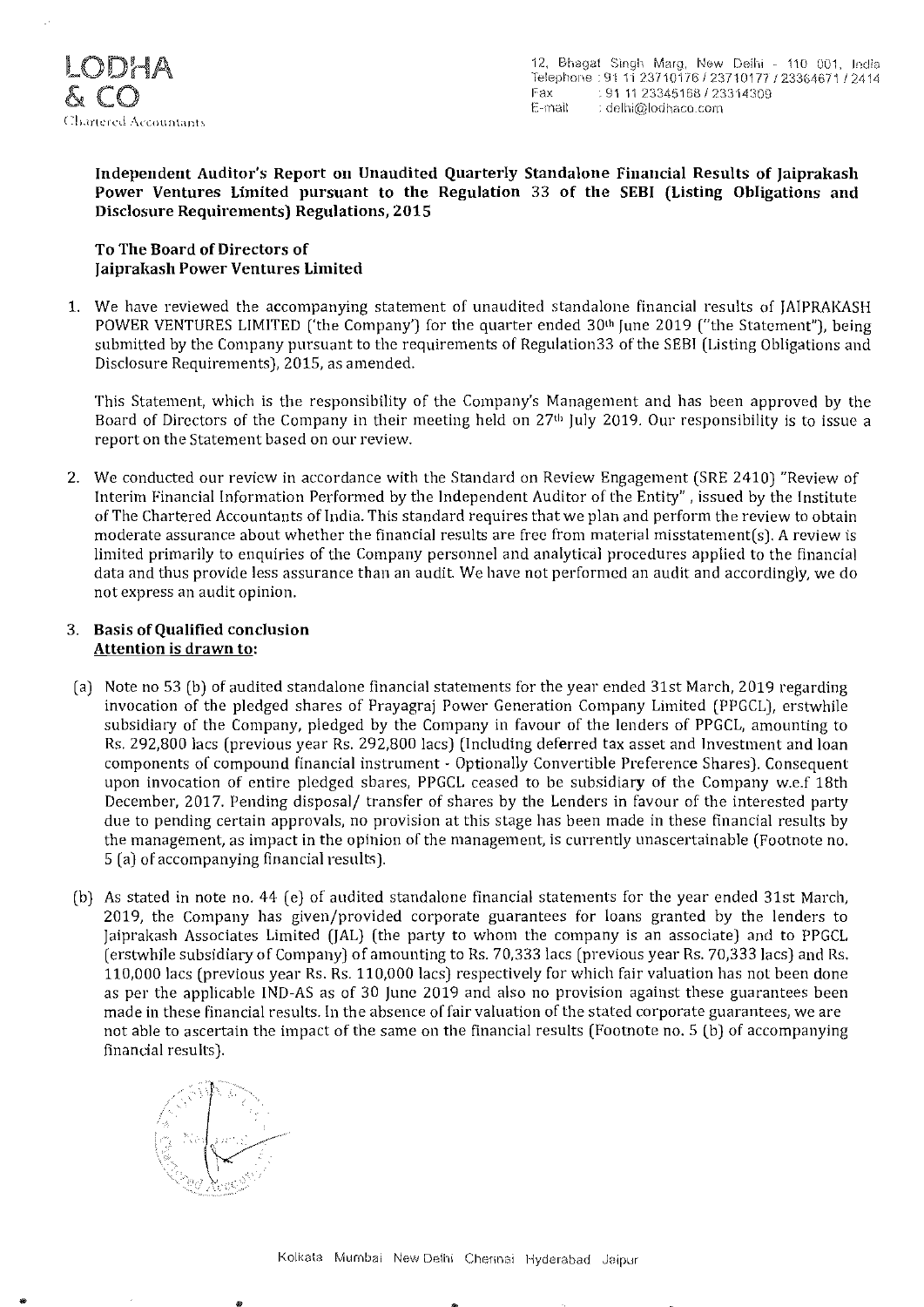(c) As stated in note no. 53 (a) and 46 of the standalone financial statements, No provision for diminution in value against certain long term investments of amounting to Rs.277,499 lacs (previous year Rs. 277,499 lacs) (Book Value) ("Including investment in trust which in turn holding investment in the Company") has been made by the management as in the opinion of the rnanagement such diminution is temporary [this to be read with footnote no. 4] in nature considering the intrinsic value of the assets, future prospects and claims (impact unascertainable).

Having regard to the above, management of the Company has concluded that no provision against diminution is necessary at this stage as stated in footnote no 6 of the accompanying financial results.

As stated above para (a), (b) and (c), impact unascertainable in the opinion of the management.

Matter stated in para [a), (b) and *(c)* been also qualified in our report on preceding quarters/year.

(d)

- (i) Company has not provided for interest on outstanding Foreign Currency Convertible Bonds (FCCBs) amounting to Rs. 16,069 lacs (including Rs. 1,239 lacs for quarter ended 30'h June 2019) (Including interest of Hs. 5,268 lacs on FCCBs for the period up to 31st March, 2017 reversed in June 2018 and shown as exceptional item) and penal interest on certain loans of amounting to Rs. 13,232 lacs (including Rs.2,655 lacs for quarter ended  $30<sup>th</sup>$  June 2019) [this is to be read with 57 (a) and 57 (c) of the audited standalone financial statements for the year ended 31st March, 2019]. This to be read with footnote no. 8 (and note no 4) of accompanying statement regarding non confirmation of balances of secured loans, banks, unsecured loans as stated in the said note. [Footnote no. 8(a) and (c) of accompanying financial results). Had the interest provision been made the loss for the quarter ended 30<sup>th</sup> June 2019 of the Company would have increased by the above stated amount.
	- (ii) Company has not provided interest on unsecured loan of amounting to Hs. 11,797 lacs (including Hs. 2,249 lacs for the quarter ended 30'h June 2019) [this is to be read with note no 57 (b) of the audited standalone financial statements for the year ended 31st March 2019]. Had the interest provision been made the loss for the quarter ended 30'h June 2019 of the Company would have increased by the above stated amount [Footnote no. 8 [b) accompanying financial results].
- [e) Some of the lenders/banks have re-called loans (payback notices), however, pending implementation of resolution plan through Framework Agreement (FA) as stated in foot note no 4 of the accompanying financial results. As stated in the said note current and non-current classification of borrowings been done, by the management, without considering pay back notices (amount Hs. 178,030 lacs as stated in said note) [this is to be read with note no. 24.7 of audited standalone financial statements for *the* year ended 31st March 2019].

Matter stated in para 3(d) (ii) was qualified in quarter ended 31st December,2018 and quarter/year ended 31 st March 2019 and matter stated in 3 (e) is qualified in quarter/year ended 31 st March 2019.

#### 4. Qualified Conclusion:

Based on our review conducted as above, except for the effects/ possible effects of our observation stated in Para 3 above (including non quantification for the reasons stated therein), nothing has come to our attention that causes us to believe that the accompanying Statement prepared in all material respects in accordance with the applicable Indian Accounting Standards prescribed u/s 133 of the Companies Act, 2013 read with relevant rules issued there under and other recognised accounting practices and policies generally accepted in India has not disclosed the information required to be disclosed in terms of regulation 330f the SEBI (Listing Obligations and Disclosure Requirements) Regulations, 2015 including the manner in which is to be disclosed, or that it contains any material misstatement

#### 5. Emphasis of matter:

 $\mathcal{L}_{\mathcal{U}}$   $\mathcal{L}_{\mathcal{U}}$ 

We draw attention to the following matters:

(a) As Stated in Note no. 48 of the audited standalone financial statements for the year ended 31st March, 2019, no provision has been considered necessary by the management against Entry Tax in respect of Bina TPP & Nigrie STPP (including Nigrie Cement Grinding Unit) amounting to Rs. 12,34·1 lacs (previous year Rs. 12,341 lacs) & Rs. 9,074 lacs (previous year Rs. 9,074 lacs) respectively and interest thereon  $\mu$ , (impact unascertainable) as stated in said note. The concerned authority once issued the exemption <sup>11 A</sup>certificate in respect of Bina TPP for exempting of entry tax later on cancelled & in respect of Nigrie STPP<br><sup>11</sup> (including Nigrie Cement Grinding Unit) receipts of approval for extension of the time for eligibilit  $D$ exemption from payment of Entry tax is pending, as stated in the said notes for which the company has  $\mod$  passive payments as  $\mod$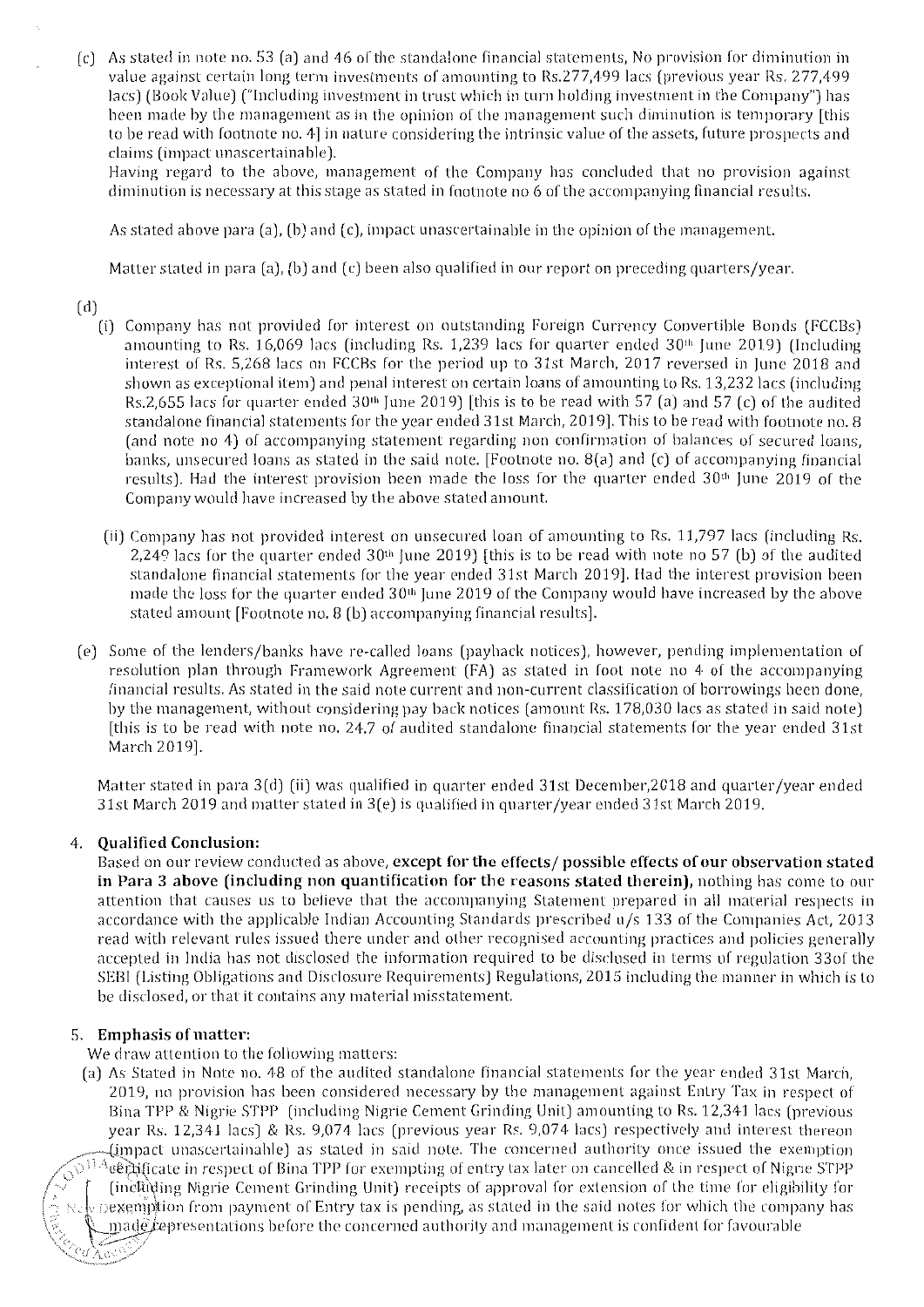outcome. Against the entry tax demand till date Hs. 1,963 lacs (previous year Hs.l,946 lacs) and Rs. 3,580 lacs (previous year Rs. 3,580 lacs) has been deposited (and shown as part of other non-current assets) in respect of Bina TPP & Nigrie STPP (including Nigrie Cement Grinding Unit) respectively which is in the **opinion of the management is good and recoverable.** 

- (b) As stated in note no. S9 (a) of the audited standalone financial statements for the year ended 31st March, **2019 regarding, Pending confirmations/reconciliation of balances of certain secured and unsecured loans**  & borrowings, balances with banks including certain fixed deposits, trade receivables, trade payables (including of micro and small) and others (including capital creditors and of CHAs and receivables/payables from/to related parties), loans & advances and inventory lying with third parties/in transit. In this regard, as stated in the note, internal control is being strengthen through process automation (including for as stated in note no.59 (b) regarding of fuel procurement and consumption **processes which are in process of further strengthening). The management is confident that on**  confirmation/reconciliation there will not be any material impact on the state of affairs as stated in said **note.**
- (c) For deferred tax assets on unabsorbed depreciation & business losses and of MAT credit entitlement recognised amounting to Rs. 116,461 lacs (previous year Rs.110,194 lacs) and Rs. 27,559 lacs (previous year Rs. 27,559 lacs) respectively, the Management is confident about realisability. Accordingly, these have been considered good and no provision there against at this stage is considered necessary by the management as stated in Note no. 66 (c) of the audited standalone financial statements for the year ended 31st March, 2019.

(d)

- (i) As stated in the Note no. 56 of the standalone financial statements for the year ended 31" March, 2019, Fair value of Jaypee Nigrie Cement grinding unit (JNCGU) (2 million MT capacity) being in excess as compared to the carrying value, as assessed by a technical valuer, Also management is of the view that no impairment provision in the carrying amount of fixed assets (including capital work-in-progress) is **necessary at this stage.**
- (ii) As stated in the Note no. 55 of the audited standalone financial statements [or the year ended 31st March, 2019, fair value of fixed assets of power plants (JNSTPP and JETPP) (including Land, Building, Plant & Machinery capitalized or under CWIP) being in excess as compared to the carrying value, as estimated by a technical valuer and for the reasons explained in the said note, management is of the **view that no impairment provision in the carrying amount of fixed assets (including capital work-in**progress) is necessary at this stage.
- (e) The Company has incurred losses and as current liabilities exceed current assets in the past few years due to continuous losses. However, for the reasons stated in the note no. 58 of the audited standalone financial statements for the year ended 31st March, 2019 and as stated in the note no. 4· of the accompanying financial results, it is considered appropriate by the management to prepare financial **statements on going concern basis.**

Our conclusion is not modified in respect of above stated matters in para (a) to (e).

For LODHA **& CO. Chartered Accountants**  Firm's Registration No. 301051E

 $\sum_{\alpha}$   $\lambda_1$ 

N.J(. Lodha **Partner**  Membership No. 085155 Place: New Delhi Dated: 27'" July 2019

UDIN: 19085155AAAABN7171

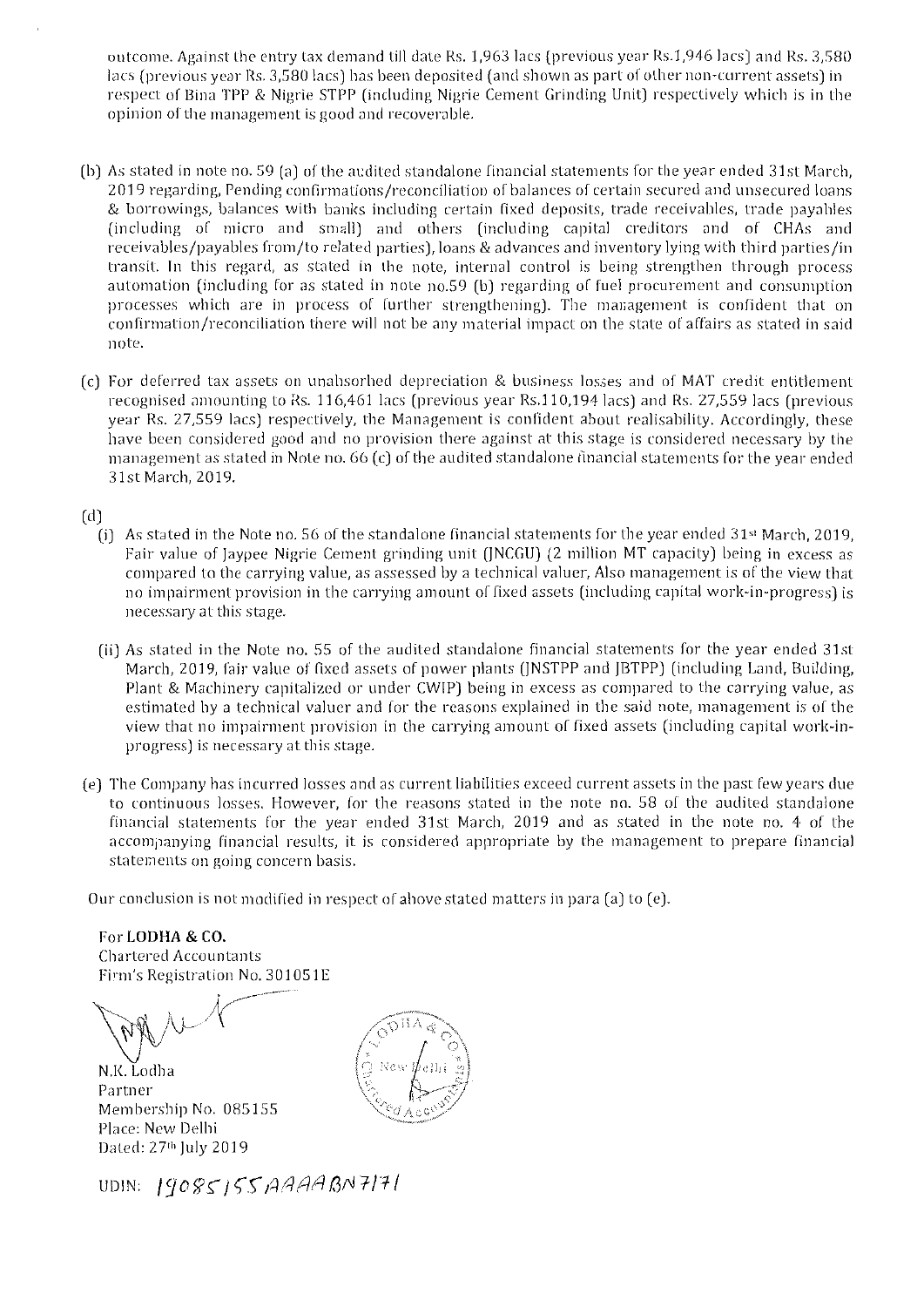

Independent Anditor's Report on Unaudited Quarterly Consolidated Financial Results of Jaiprakash Power Ventures Limited pursuant to the Regulation 33 of the SEBI (Listing Obligations and Disclosure Requirements) Regulations, 2015

#### To The Board of Directors of Jaiprakash Power Ventures Limited

- 1. We have reviewed the accompanying Statement of Consolidated Unaudited Financial Results of JAIPRAKASH POWER VENTURES LIMITED ("the Parent") and its subsidiaries (the Parent and its subsidiaries together referred to as "the Group") for the quarter ended 30th June 2019 ("the Statement"), being submitted by the Parent pursuant to the requirement of Regulation 33 of the SEBI (Listing Obligations and Disclosure Requirements) Regulations, 2015, as amended.
- 2. This Statement, wbich is the responsibility of the Parent's Management and approved by the Parent's Board of Directors, has been prepared in accordance with the recognition and measurement principles laid down in Indian Accounting Standard 34 "Interim Financial Reporting" ("Ind AS 34"), prescribed under Section 133 of the Companies Act, 2013, and other accounting principles generally accepted in India. Our responsibility is to express a conclusion on the Statement based on our review.
- 3. We conducted our review of the Statement in accordance with the Standard on Review Engagements (SRE) 2410 "Review of Interim Financial Information Performed by the Independent Auditor of the Entity", issued by the Institute of Chartered Accountants of India. A review of interim financial information consists of making inquiries, primarily of persons responsible for financial and accounting matters, and applying analytical and other review procedures. A review is substantially less in scope than an audit conducted in accordance with Standards on Auditing and consequently does not enable us to obtain assurance that we would become aware of all significant matters that might be identified in an audit. Accordingly, we do not express an audit opinion.

We also performed procedures in accordance with the circular issued by the SEBI under Regulation 33 (8) of the SEBI (Listing Obligations and Disclosure Requirements) Regulations, 2015, as amended, to the extent applicable.

- 4. The Statement includes the results of the followings entities.
	- (i) Jaypee Powergrid Limited (JV Subsidiary);
	- (ii) Jaypee Arunachal Power Limited (JV Subsidiary);
	- (iii)Jaypee Meghalaya Power Limited;
	- (iv) Sangam Power Generation Company Limited;
	- (v) Bina Power Supply Limited.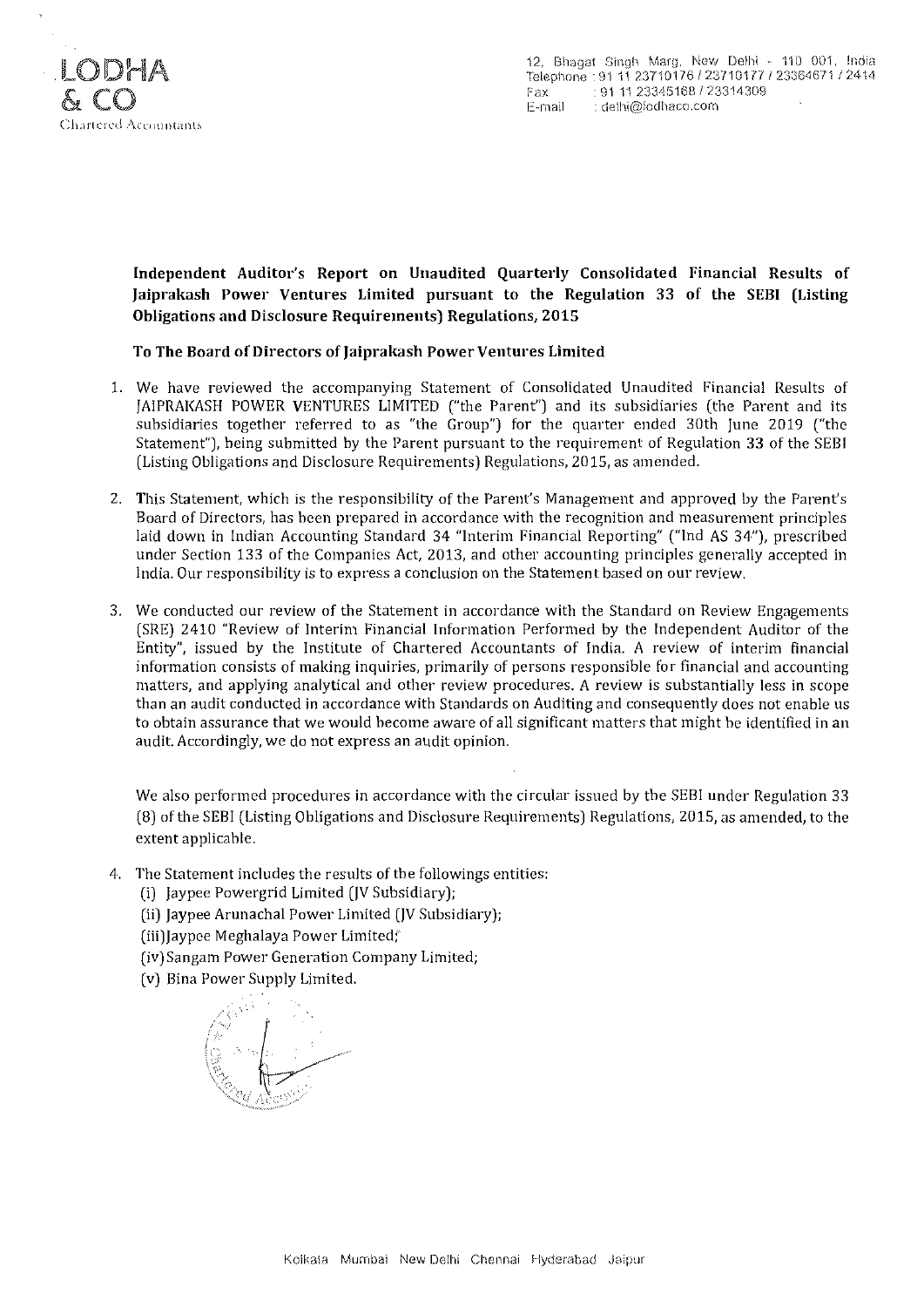## 5. **Basis of Qualified conclusion: Attention is drawn to:**

 $\frac{A}{A}$  Note no 51 (b) of a Udited consolidated financial statements for the year ended 31st March, 2019 region of the pleasured consolidated intended statements for the year ended 31st March, 2019 regarding invocation of the pledged shares of Prayagraj Power Generation Company Limited (PPGCL), erstwhile subsidiary of the Company, pledged by the Company in favour of the lenders of PPGCL, amounting to Rs. 292,800 lacs (previous year Rs. 292,800 lacs) (lncluding deferred tax asset and Investment and loan components of compound financial instrument - Optionally Convertible Preference Shares). Consequent upon invocation of entire pledged shares, PPGCL ceased to be subsidiary of the Company w.e.f 18th December, 2017 and profit/(loss) post this date not been recorded in consolidated financial statements. Pending disposal/ transfer of shares by the Lenders in favour of the interested party due to pending certain approvals, no provision has been made in these financial statements by the management, as impact in the opinion of the management, if any is currently unascertainable. Further, pending final decision, in consolidated financial statements no impact has been carried out in this regard and total assets and liabilities of Rs. 15,99,311 lacs (previous year Rs. 15,99,311 lacs) & Rs. 14,39,365 lacs (previous year Rs. 14,39,365 lacs) respectively of PPGCL been considered and carried over in these<br>financial statements (Footnote no. 5 (a) of financial results).

As stated above, in the opinion of the management impact presently unascertainable. This matter was stated above, in the opinion of the management impact presently unascertainable. This mat

(b] As stated in note no. 43 (h) of audited consolidated financial statements for the year ended 31st March, stated in note no, 45 (n) or addited consondated mancial statements for the year ended 51st March, 2019, the Company has given/provided corporate guarantees for loans granted by the lenders to Jaiprakash Associates Limited (JAL) (the party to whom the company is an associate) and to PPGCL (erstwhile subsidiary of Company) of amounting to Rs. Rs. 70,333 lacs (previous year Rs. 70,333 lacs) and Rs. 110,000 lacs (previous year Rs. Rs. 110,000 lacs) respectively for which fair valuation has not been done as per the applicable IND-AS as of 30 June 2019 and also no provision against these guarantees been made in these financial results. In the absence of fair valuation of the stated corporate guarantees, we are not able to ascertain the impact of the same on the financial results (Footnote no. 5)<br>(b) of accompanying financial results)

As stated above, in the opinion of the management impact presently unascertainable. This matter was stated above, in the opinion of the management impact presently unascertamable. This mat

(c) As stated in note no 51 (a] of the consolidated financial statements, No provision for diminution in value stated in note no 51 (a) of the consolidated infancial statements, No provision for unimidation in value of investment in beneficiary trust (Equity), JPVL Trust amounting to Rs. 198,594 lacs (previous year Rs.  $198,594$  lacs), ("which in turn holding investment in the Company") has been made by the management as in the opinion of the management such diminution is temporary [this to be read with footnote no. 4] in nature considering the intrinsic value of the assets, future prospects (impact unascertainable in the opinion of the management).

Having regard to the above, management of the Company has concluded that no provision against<br>diminution is necessary at this stage as stated in footnote no. 6 of the accompanying financial results.

 $A \sim \frac{1}{2}$  stated above, in the opinion of the management impact presently under was certained was certained was certained was certained was certained was certained was certained was certained was certained was certaine stated above, in the opinion of the management impact presently unastertainable. This ma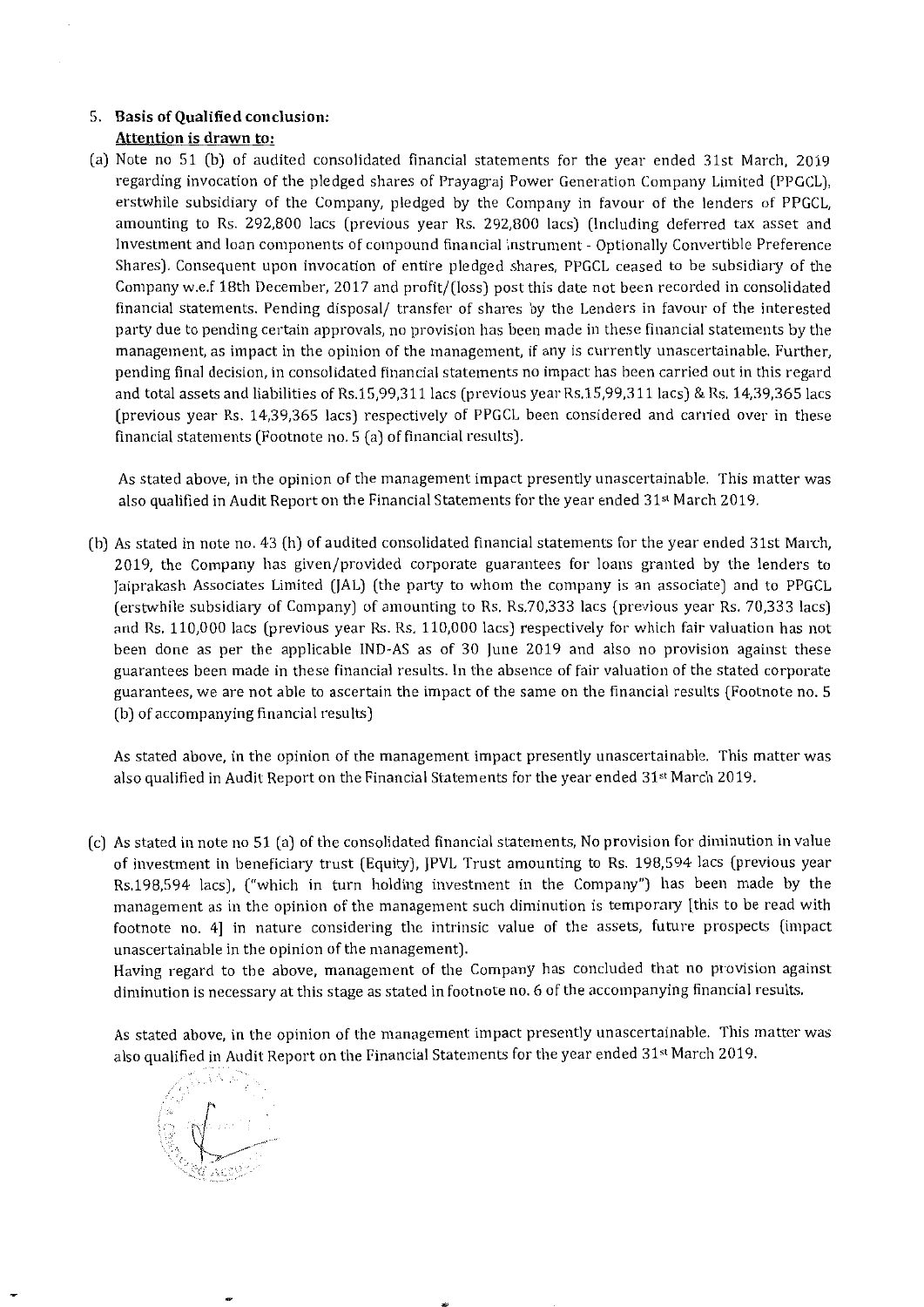- (d)
	- (i) Company has not provided for interest on outstanding Foreign Currency Convertible Bonds (FCCBs) mpany has not provided for filterest on outstanding Poreign Currently Convertible Bonds (PCCBS) amounting to Rs. 16,069 lacs (including Rs. 1,239 lacs for quarter ended 30th June 2019) (Including interest of Rs. 5,268 lacs on FCCBs for the period up to 31st March, 2017 reversed in June 2018 and shown as exceptional item) and penal interest on certain loans of amounting to Rs. 13,232 lacs (including Rs.2,655 lacs for quarter ended 30th June 2019) [this is to be read with 55 (a) and 55 (c) of the audited standalone financial statements for the year ended 31st March, 2019]. [Footnote no.  $8(a)$  and (c) of accompanying financial results) Also, this to be read with note no. 8 of accompanying statement regarding non confirmation of balances of secured loans, banks, unsecured loans as stated in the said note. Had the interest provision been made the loss for the quarter ended 30th June 2019<br>of the Group would have increased by the above stated amount.

Our report on the Financial Statements for the year ended 31" March 2019 was qualified on the mateport on the rinar

- (ii) Company has not provided interest on unsecured loan of amounting to Rs. 11,797 lacs (including Rs.  $249$  lacks for provided interest on disecuted idan or amounting to rs. 11,797 lacs (including rs. 2,249 lacs for the quarter ended 30th June 2019) [this is to be read with note no 55 (b) of the audited standalone financial statements for the year ended 31st March 2019]. Had the interest provision been made the loss for the quarter ended 30th June 2019 of the group would have increased by the above<br>stated amount [Footnote no. 8 (b) accompanying financial results].
- $\mathcal{L}$  In respect of Subsidiary Company Limited(SPGCL) Expenditure Company Limited(SPGCL) Expenditure Company Limited(SPGCL) Expenditure Company Limited(SPGCL) Expenditure Company Limited(SPGCL) Expenditure Co respect of substituting company, sangain fower defieration company unified of deligit expenditure. incurred during the construction and incidental for setting up of the project, Capital advances and Security Deposits (Non-Current other financial assets) in respect of project (project assets) have been carried forward as 'Capital Work-in-Process', Capital advances and Security Deposits (Non-Current other financial assets) aggregating Rs.  $10,804$  lacs, Rs.  $2,248$  lacs and  $3,003$  lacs respectively. In view of circumstances discussed in the note (note no. 51 (c) of consolidated the financial statements for the year ended 31st March 2019 and read with note no. 7 of accompanying statement) including land being not in possession as stated in the said note, the Company (the parent) had requested Uttar Pradesh Power Corporation Limited (UPPCL) to take over the project /company and refund of investment made by it. Further, the Company has withdrawn all its undertakings given to UPPCL and lodged a claim of Rs. 115,722 lacs. Meanwhile UPERC vide its Order dated 28.06.2019 has allowed the claim of SPGCL for Rs.25,137 Lakhs along with interest @ 9% p.a. on Rs.14,925 Lakhs for the period from  $11.04.2014$  to 31.03.2019 and also directed UPPCL to immediately release Performance Bank Guarantee (Rs. 99 crore) to SPGCL and SPGCL to transfer the entire land in their possession to UPPCL. UPPCL has since appealed against the said order in APTEL and it is listed for admission on 30.07.2019. Pending these, no provision, at this stage, has been considered necessary by the management in the carrying value of project assets under non- current assets for impairment. This indicates the existence of a material uncertainty that cast significance doubt on the SPGCL ability to continue as Going concern and accordingly we are unable to comment on the consequential impact, if any, on the carrying value of such project assets and its impact<br>on the consolidated financial results.

 $\mathcal{A}$  stated above, in the opinion of the management inpact presently unascertainable. This matter was considered was considered was considered was considered was considered was considered was considered was considered stated above, in the opinion of the management impact presently unaster callable. This ma

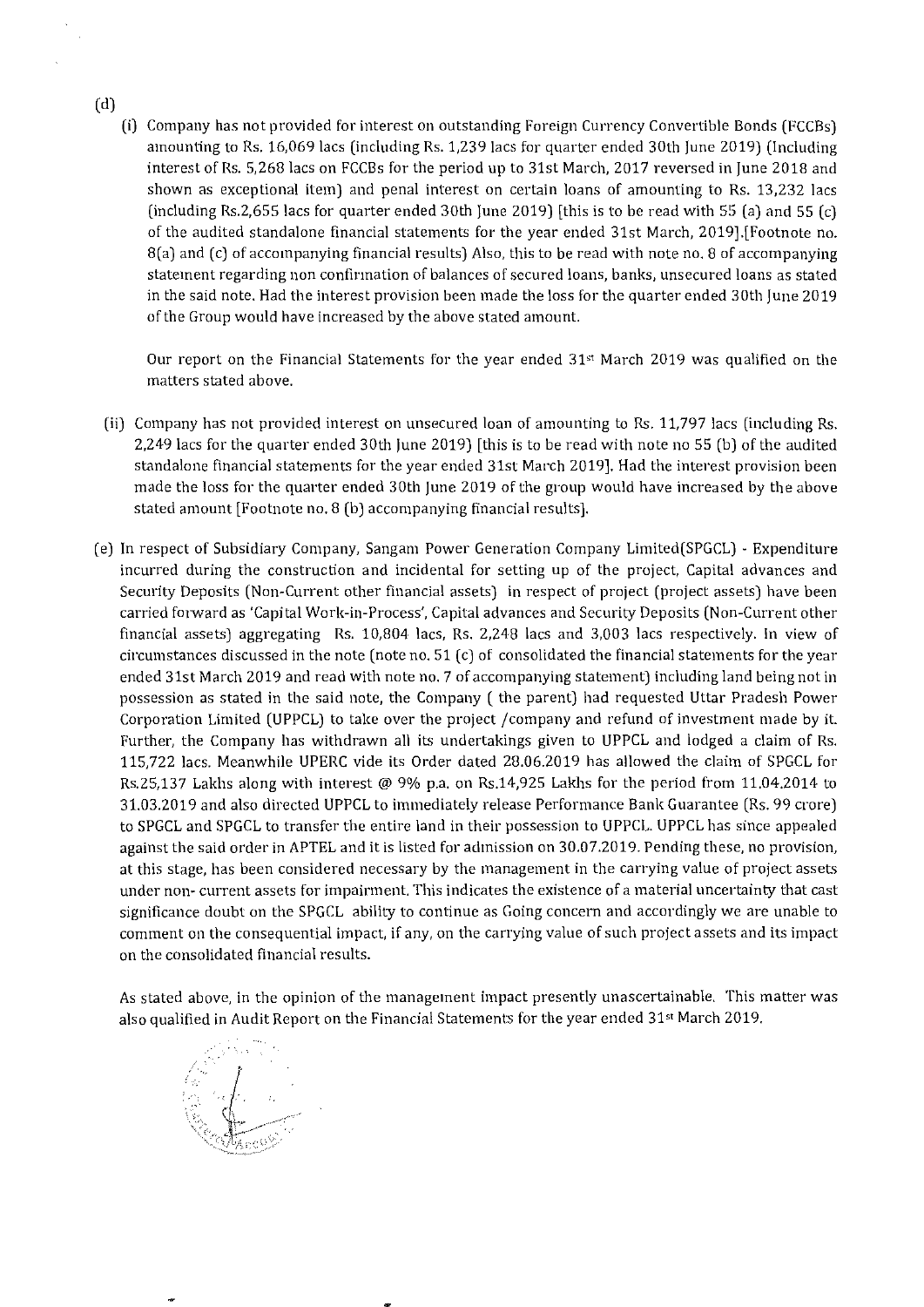(I) Some of the lenders/banks have re-called loans (payback notices), however, pending implementation of resolution plan through Framework Agreement (FA) as stated in note no 4 of the accompanying financial results. As stated in the said note current and non-current classification of borrowings been done, by the management, without considering pay back notices (amount Rs. 178,030 lacs as stated in said note) [this is the construction of the audit notes notes for the audit of the statement of the statements for the year end  $\frac{1001000}{100101}$ 

Our report on the Financial Statements for the year ended 31" March 2019 was qualified on the matters a report on the

#### 6. **Qualified Conclusion:**

Based on our review conducted and procedures performed as stated in paragraph 3 above and based on the consideration of the review reports of other auditors referred to in paragraph 8 below, **except for the effects/ possible effects of our observation stated in Para 5 above (including non quantification for the reasons stated therein) nothing has come to our attention** that causes us to believe that the accompanying Statement, prepared in accordance with the recognition and measurement principles laid down in the aforesaid Indian Accounting Standard and other accounting principles generally accepted in India, has not disclosed the information required to be disclosed in terms of Regulation 33 of the SEBI (Listing Obligations and Disclosure Requirements) Regulations and Disclosure R as a regulation be disclosed, in which is to be disclosed, or the manner in  $\alpha$  is to be disclosed. as amended, including the manner in which it is to be disclosed, or that it contains any material misstatement.

#### 7. **Emphasis of matter:**

We draw attention to the following matters:

- (a) As Stated in Note  $\alpha$  of the audited consolidated financial statements for the year ended 31st  $\alpha$ beated in two no. Fo of the addition consolidated finalities statements for the year entred 513t March, 2019, no provision has been considered necessary by the management against Entry Tax in respect of Bina TPP & Nigrie STPP (including Nigrie Cement Grinding Unit) of amounting to Rs. 12,341 lacs (previous year Rs. 12,341 lacs (previous year Rs. 9,074 lacs (previous year Rs. 9,074 lacs) respectively and interest  $\frac{1}{2}$ thereon  $\frac{1}{\sqrt{1-\frac{1}{\sqrt{1-\frac{1}{\sqrt{1-\frac{1}{\sqrt{1-\frac{1}{\sqrt{1-\frac{1}{\sqrt{1-\frac{1}{\sqrt{1-\frac{1}{\sqrt{1-\frac{1}{\sqrt{1-\frac{1}{\sqrt{1-\frac{1}{\sqrt{1-\frac{1}{\sqrt{1-\frac{1}{\sqrt{1-\frac{1}{\sqrt{1-\frac{1}{\sqrt{1-\frac{1}{\sqrt{1-\frac{1}{\sqrt{1-\frac{1}{\sqrt{1-\frac{1}{\sqrt{1-\frac{1}{\sqrt{1-\frac{1}{\sqrt{1-\frac{1}{\sqrt{1-\frac{1}{\sqrt{1-\frac{1}{$ thereon (impact unascertainable) as stated in said note. The concerned authority once issued the exemption certificate in respect of Bina TPP for exempting of entry tax later on cancelled & in respect of  $\sum_{i=1}^{n}$  (including Nigrie Cement Grinding Grinding Grinding Cement Grieched & Hirespect of eligibility for exemption from payment of Entry tax is performed in the same that the same the same in the same in the same in the same in the same in the same in the same in the same in the same in the same in the same in eligibility for exemption from payment of Entry tax is pending, as stated in the said notes for which the<br>company has made representations before the concerned authority and management is confident for favour and the entry tax demand to the entry the entry the management is contract.  $\frac{1}{2}$  can be concerned and revious year Rs. 3,580 lacs (previous year Rs. 3,590 lacs) has part of other nonand Rs. 3,580 lacs (previous year Rs. 3,580 lacs) has been deposited (and shown as part of other non-<br>current assets) in respect of Bina TPP & Nigrie STPP (including Nigrie Cement Grinding Unit) respectively which is in the opinion of the management is good and recoverable.
- (b) As stated in note no. 57 (a) of the audited consolidated financial statements for the year ended 31st March, 2019 regarding, Pending confirmations/reconciliation of balances of certain secured and unsecured loans & borrowings, balances with banks including certain fixed deposits, trade receivables,  $t_{\rm E}$  is called forming of microscopic microscopic microscopic and  $\epsilon$  creditors and  $\epsilon$   $\epsilon$   $\epsilon$   $\epsilon$   $\epsilon$ trade payables (including of micro and small) and others (including capital creditors and of CHAs and<br>receivables/payables from/to related parties), loans & advances, deferred tax and inventory lying with their and pay ables in only to related parties), ioans of duvances, deferred the note in the note of strengthen participation (in cluding for as stated in not note, including of fuel procurement and want process automation (including for as stated in note no.57 (b) regarding of fuel procurement and<br>consumption processes which are in process of further strengthening). The management is confident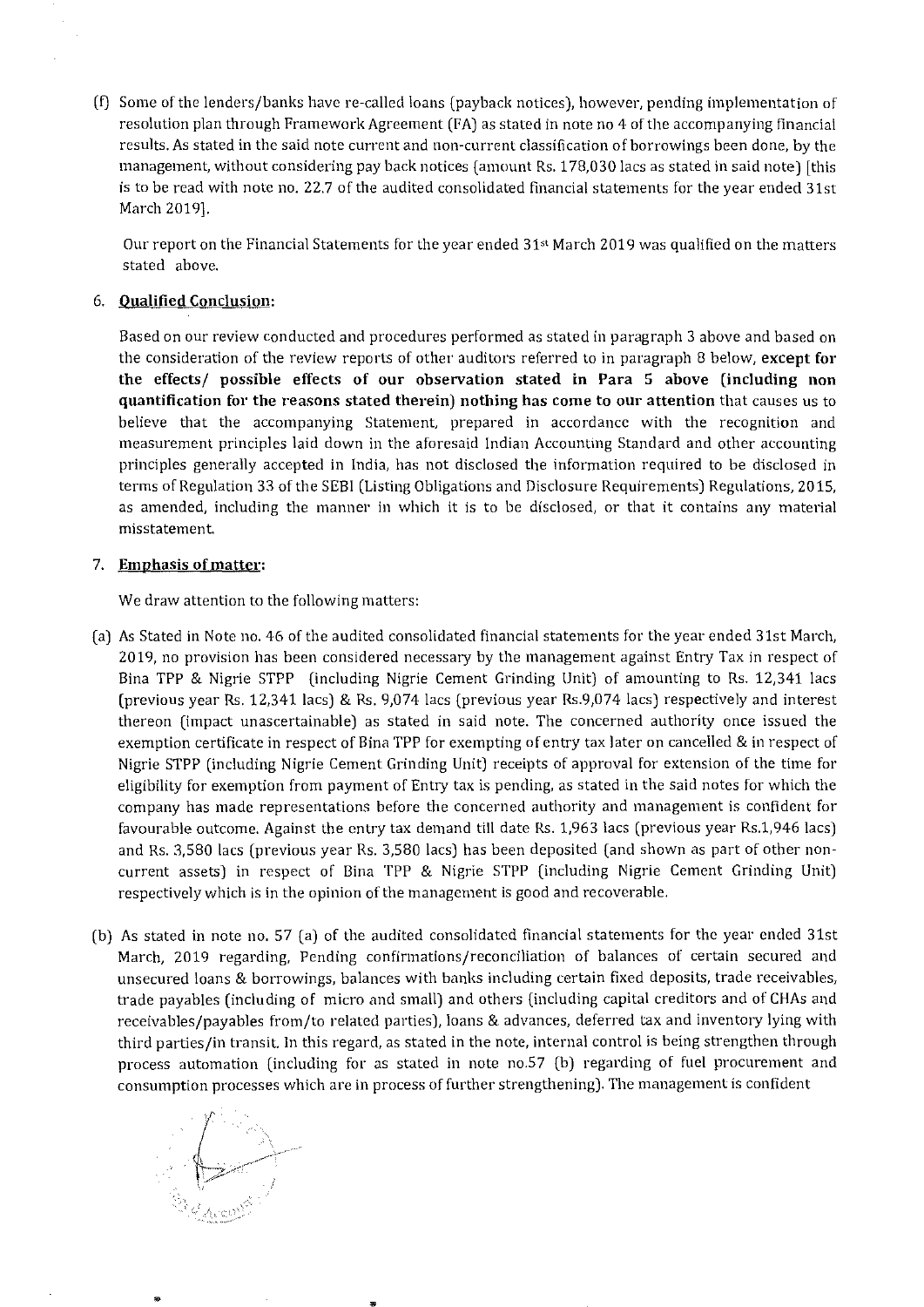that on confirmation/reconciliation there will not be any material impact on the state of affairs as stated in the said note.

(c) For deferred tax assets on unabsorbed depreciation & business losses and of MAT credit entitlement recognised amounting to Rs. 116,461 lacs (previous year Rs. 110,194 lacs) and Rs. 27,559 lacs (previous year Rs. 27,559 lacs) respectively, the Management is confident about realisability. Accordingly, these have been considered good and no provision there against at this stage is considered necessary by themanagement as stated in Note no. 62 of the audited consolidated financial statements for the year ended 31st March, 2019.

#### (d)

- (i) As stated in the Note no. 54 of the consolidated financial statements for the year ended  $31<sup>st</sup>$  March 2019, Fair value of Jaypee Nigrie Cement grinding unit (JNCGU) (2 million MT capacity) being in excess as compared to the carrying value, as assessed by a tcchnical valuer, Also management is of the *vicw* that no impairment provision in the carrying amount of fixed assets (including capital work~inprogress) is necessary at this stage.
- (ii) As stated in the Note no. S3 of the audited consolidated financial statements for the year ended 31st March, 2019, fair value of fixed assets of power plants (jNSTPP and JBTPP) (including Land, Building, Plant & Machinery capitalized or under CWIP) being in excess as compared to the carrying value, as estimated hy a technical valuer and for the reasons explained in the said note, management is of the view that no impairment provision in the carrying amount of fixed assets (including capital work-inprogress) is necessary at this stage.
- (e) The Company has incurred losses in the year ended  $31<sup>st</sup>$  March 2019 and as current liabilities exceed current assets in the past few years due to continuous losses, However, for the reasons stated in the note no. 56 of the audited consolidated financial statements for the year ended 31st March, 2019 and as stated in the note no, 4- of the accompanying financial results, it is considered appropriate by the management to prepare financial statements on going concern basis.

Our conclusion is not modified for matters stated in para (a) to (e).

#### (f) Uncertainty on the going concern  $-$  of Subsidiary Companies:

- (i) Jaypee Arunachal Power Limited (JAPL) is waiting for statutory clearances to commence operations and is completely dependent on its holding company for meeting its day to day obligations. These conditions indicate the existence of a material uncertainty that may cast significant doubt about the company's 3bility to continue as a going concern. However, the financial statements of the JAPL *have* been prepared by the management on a going concern basis [also to read with Note no. 64(i] of the audited consolidated financial statements for the year ended 31st March, 2019].
- (ii) Jaypee Meghalaya Power Limited (JMPL) is waiting for statutory clearances to commence operations and is completely dependent on its holding company for meeting its day to day obligations. These conditions indicate the existence of a material uncertainty that may cast significant doubt about the company's ability to continue as a going concern. However, the financial statements of the JMPL have been prepared hy the management on a going concern basis [also to read with Note no. 64(ii) of the audited consolidated financial statements for the year ended 31st March, 2019].